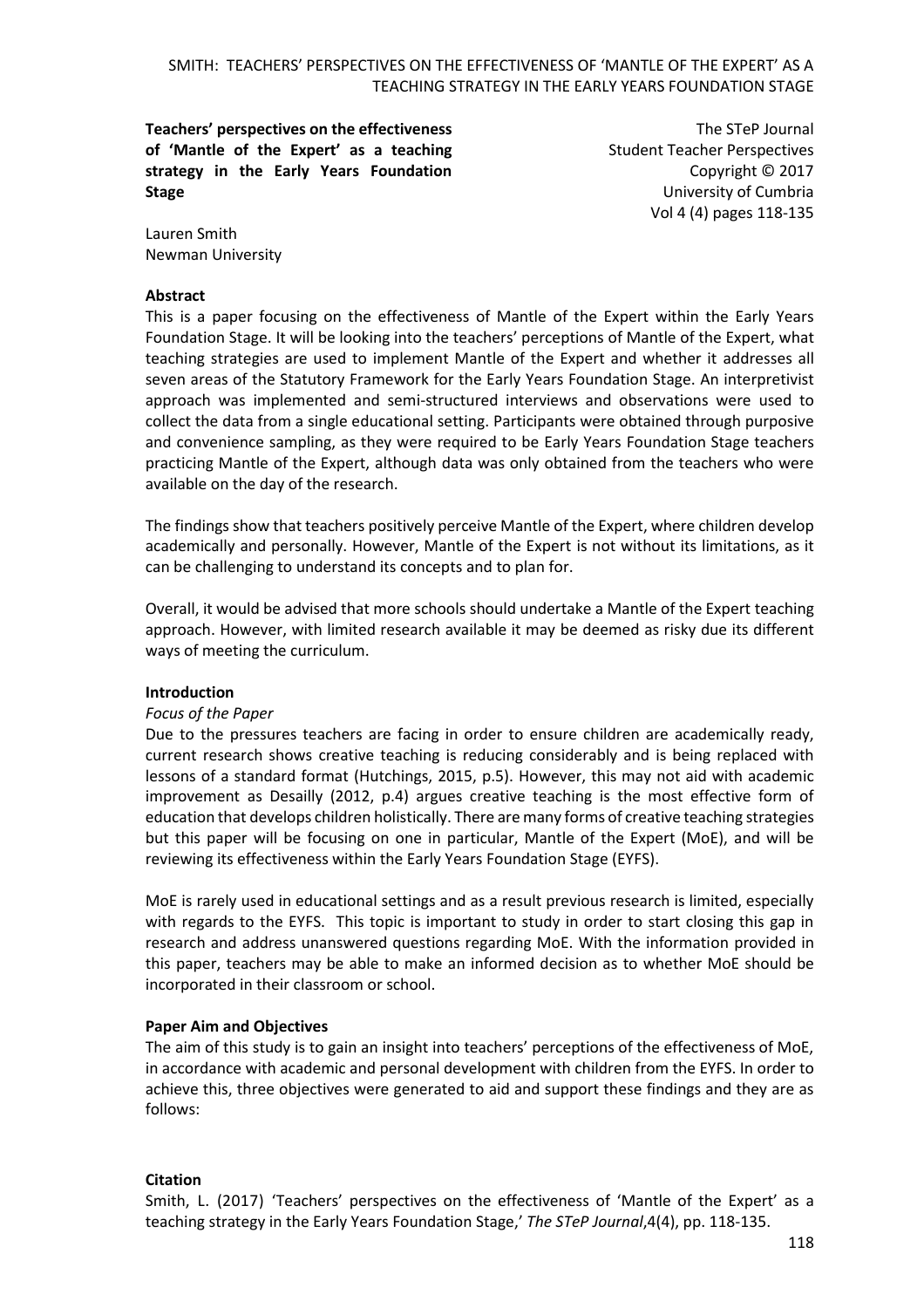- Explore the perceptions of teachers in regards to whether MoE is an effective teaching method for the EYFS and if so why?
- Examine the approaches teachers use to promote the aims of MoE.
- Investigate whether the seven areas of learning are addressed during the MoE sessions.

## **Literature Review**

MoE was invented in the 1970s, so is considered a relatively new teaching strategy (Taylor, 2016, p.14). Furthermore, MoE is reasonably rare, with only 73 schools worldwide registered as part of the MoE community (MoE, 2016). In addition, the MoE teaching strategy was bordering nonexistent when the first content-laden National Curriculum, the Literacy and Numeracy Strategy Frameworks and Qualifications and Curriculum Authority (QCA) teaching schemes were implemented in schools (Baldwin, 2008, p.5). Consequently, research in this area is limited but due to MoE incorporating cross-curricular and enquiry-based teaching strategies, this literature review will also refer to references in these areas where appropriate. The emphasis will be on how children learn, what MoE is, teachers' perspectives of MoE, teaching approaches used within classrooms utilising MoE and whether MoE addresses all seven areas in the Statutory Framework for the EYFS (Department for Education, 2017).

Xu (2011, p.414; Boneva and Mihova, 2012, p.10) explains children have a preferable learning style to perceive new knowledge and Fayombo (2015, p.47) emphasises the importance of teaching in consideration of learning styles for effective learning. An auditory learner learns most effectively by hearing instructional information whereas a visual learner successfully comprehends from visual formats (Boneva and Mihova, 2012, pp.10-11). These two learning styles could effectively be supported through didactic instruction, also known as 'instructivism', as Laurillard (2010, p.21) suggests this teaching approach involves learning through listening, watching and reading. Swanson (2001, citied in Johnson, 2009, p.5) claims instructivism succeeds where other teaching approaches fail, especially with students who have learning and behavioural difficulties. Piaget refutes Swanson's claim as, rather than children cognitively developing through their learning style, his stages of cognitive development suggest all children chronologically pass through developmental stages of thinking skills (Mooney, 2013, pp.80-81). This also applies to the final learning style, a kinaesthetic learner, who learns most effectively through hands-on experiences (Boneva and Mihova, 2012, p.11). Nevertheless, Dewey and Piaget support kinaesthetic learning, as they believe children only learn when their curiosity is not fully satisfied (Mooney, 2013, p.80). In addition, Mooney (2013, p.80) emphasises adopting a Piagetian theory in the classroom requires changing the stereotypical perception of teachers from someone who shares information into someone who nurtures enquiry.

Teach for America (2011, p.11), an American teaching corporation for teachers working in underresourced schools, infer students do not learn in one effective way and teachers who do believe in learning styles spend unnecessary amounts of time planning to cater for them. Furthermore, there is inconsistent research in connecting learning styles to learning and is more likely to refer to information processing styles (Cambridge International Examinations, 2015, p.2). On the other hand, Fayombo (2015, p.47) suggests teaching in accordance with the learning styles, makes teachers more flexible, creative and responsible, all of which are needed for effective teaching.

In addition to learning styles, Enikő (2013, p.49) suggests different areas of learning content can be learnt through various teaching methods, with varying efficiency. Constructivism is a teaching approach that is student-focused, interactive and revolves around the interests of the students (Johnson, 2009, p.3). It was devised by Piaget, who claimed children constructed their own knowledge by giving meaning to objects in their environment, rather than through adult instruction (Mooney, 2013, p.79; Cooper, 2014, p.43; Aubrey and Riley, 2016, p.24). Vygotsky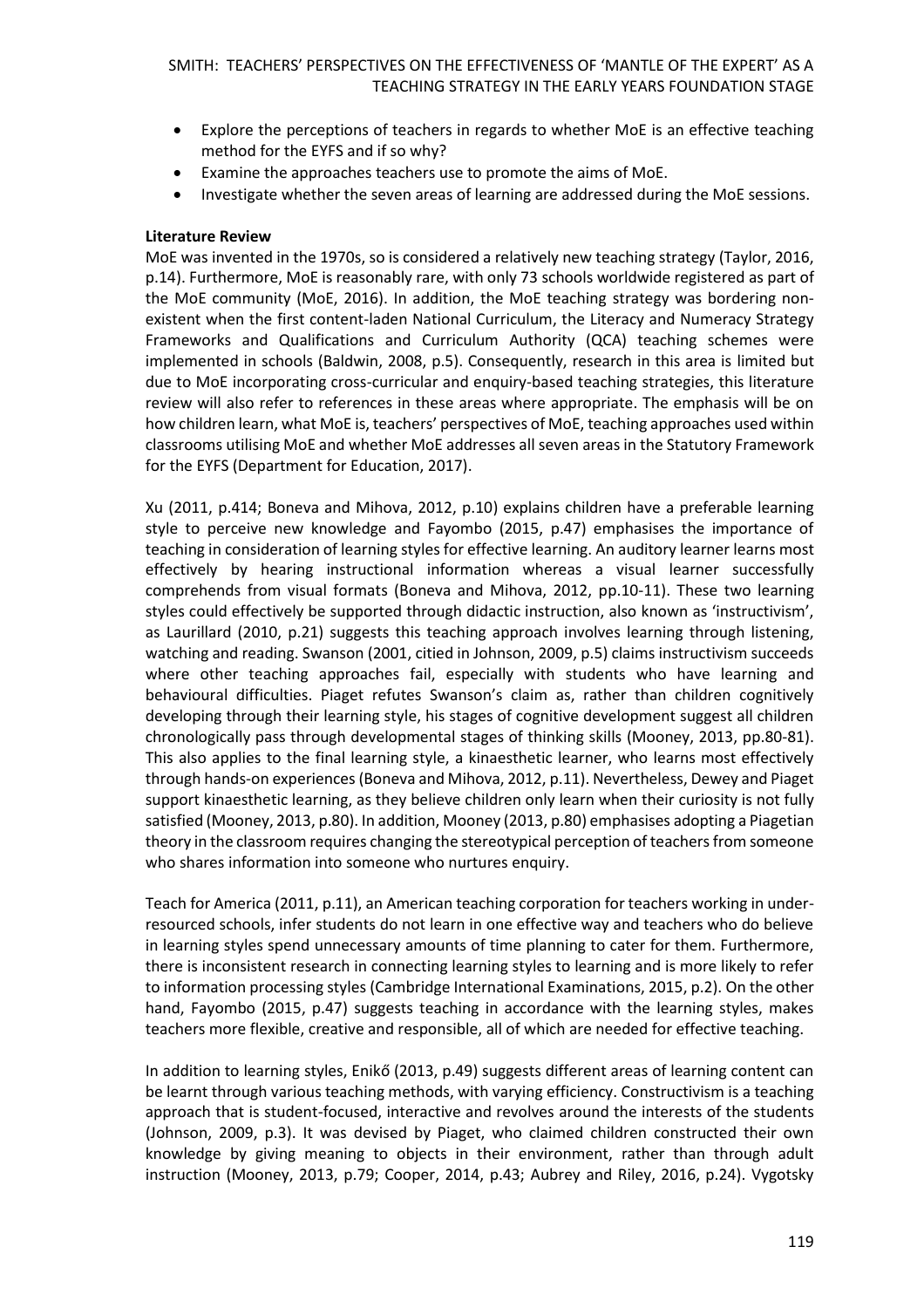(1978, pp.86-87; Cambridge International Examinations, 2015, p.2) endorses this idea through his pioneering work of the zone of proximal development, which suggests educational activities should situate between what the students can independently achieve and what they could achieve with scaffolding from a teacher.

Taylor (2016, pp.22-23) describes the three features defining MoE. The first being, 'The students operate within a fiction as an expert team with power and responsibilities' (Taylor, 2016, p.22). This feature represents the children's mantle of expertise and develops through commitment to the role within the expert team. Another feature includes, 'The expert team works for a client, who sets standards and requires information' (Taylor, 2016, p.22;, the students work for a fictional client that gives the students purpose, meaning and direction. The students have to work together to solve problems, create products and perform designated tasks to meet the demands of the client. Furthermore, these tasks are designed by the teacher to meet the requirements of the curriculum and needs of the children. The final feature is, 'The client commissions the team to perform tasks and activities towards an end product or project' (Taylor, 2016, p.23). This results in children performing a range of tasks and activities, which provides opportunities for students to study the curriculum and develop skills and understanding.

Harrison (2007, pp.15-16) concluded from her research that MoE increases pupil engagement and independent learning through real-life opportunities and recorded an increase in the children's willingness to engage with the thoughts and ideas of others. In agreement, Ofsted (2012, p.2) aver the characteristics of independent and motivated learners are important for improving teaching quality and pupil progression in a range of subjects. Nevertheless, Harrison (2007, p.16) states for these results to materialise teachers must manage children's ideas to meet the learning objectives of the sessions, as well as carefully planning time scales and cross-curricular links. Johnson, Liu and Goble (2015, pp.207-208) reinforce this statement in their study introducing MoE to trainee teachers, where the participants' lesson plans neglected some principles of MoE due to their lack of knowledge in how to use MoE time efficiently and across a range of subjects. However, the same research (Johnson, Liu and Goble, 2015, p.208) revealed, after additional training, MoE was valued by the participants for its ability to incorporate multiple perspectives whilst still achieving the learning objective and perceived MoE as an effective teaching strategy in teaching children difficult topics through its creative and enjoyable method.

Arnold (2010, pp.17-20), an early years support teacher, also emphasises the positive characteristics of MoE, as the wide range of learning opportunities allowed all the children in her research to achieve, despite their academic ability or learning style. This complements the Statutory Framework for the EYFS (Department of Education, 2017) as Gerver (2010, p.60) suggests this curriculum provides these broad learning opportunities that are also achieved in MoE (Arnold, 2010, p.20). Gerver (2010, pp.60-61) expands on this topic, emphasising broad learning opportunities encompass skills, such as hypothesising, investigating and self-managing, all of which children require throughout their education. However, Arnold's (2010) report is biased due to its reference to the positive effects of MoE and is contradicted by non-bias research from Sayers (2012) where teachers found MoE too difficult to maintain, as support is needed from headteachers in order to work in a challenging and cross-curricular way (Sayers, 2012, p.236). This support may not be required, as although cross-curricular planning within the EYFS is crucial, each curriculum area for the EYFS can be taught individually (Johnson, 2014, p.64). Furthermore, a participant from Sayers' study (2012, p.236) also expressed that when adopting a MoE approach, headteachers need to not be too concerned with improving standards. Nevertheless, this can be difficult when Ofsted (2014, p.10) have raised their expectations in their most recent strategic plan, to encourage service providers to focus on delivering the best possible outcomes for children.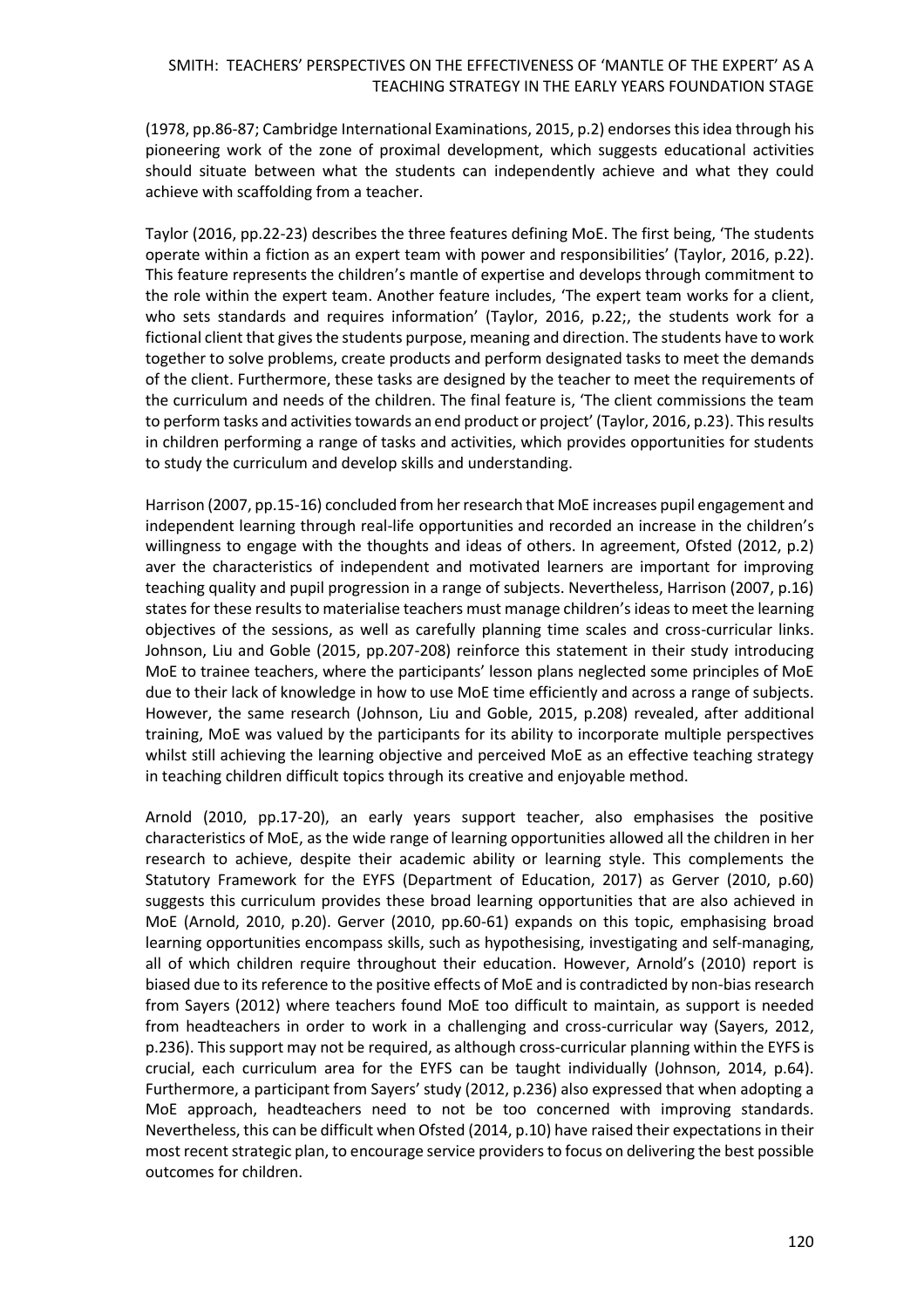On the other hand, many researchers suggest MoE improves standards, such as Zeeman and Lotriet (2013, pp.86-90) who stated in many cases academic skills, including investigation, questioning and critical thinking, were achieved. In addition, Hall (2014, p.152) saw a particular improvement in two students who lacked focus in previous lessons. However, in the final MoE session the same two students showed excellent improvisational skills and had effectively completed a written task (Hall, 2014, p.152). Arnold (2010, p.19) reinforces this research, stating children, that had previously been reluctant to write, shared an increase in willingness to express their thoughts and feelings during MoE sessions through written activities. These results may have occurred as teaching literacy creatively promotes focused and engaged children, which in turn leads to a deeper understanding (Horner and Ryf, 2007, pp.1-3). Nevertheless, MoE sessions are not always perceived as effective. Hall (2014, p.152) also experienced a child who found expert framing challenging as she did not understand the nineteenth century enough to represent a role within that era. Furthermore, early years children interviewed during research conducted by Theobald (2015, pp.354-355) expressed learning takes place when they listen to the teacher so perhaps children should have more formal learning before MoE sessions to cement key knowledge beforehand. Contrastingly, Bolton (2003, p.138; Huxtable, 2009, p.44) explains that MoE can be an effective teaching strategy but it requires teachers to have a change of conception with regards to the relationship they have with the children and be willing to put in a high degree of effort into planning and preparation.

Abbot (2007, p.3), a former student of Heathcote, explains for MoE to be an effective teaching strategy, teachers need to incorporate three teaching modalities: drama for learning, inquiry learning and expert framing. Furthermore, research shows adopting all three of these approaches promote quality learning (Ragnarsdóttir and Björk, 2012, pp.8-12; Youth Learn, 2016, p.2).

Drama holds a strong position within children's education (Medwell *et al.*, 2014, p.178). In the Statutory Framework for the EYFS (Department for Education, 2017, p.12), children represent their ideas, thoughts and feelings through role-play, which is associated with drama (Medwell *et al.*, 2014, p.179). This is supported by meeting some of the Early Learning Goals for the area of Communication and Language (Medell *et al*., 2014, p.179), such as 'children listen attentively in a range of situations' and 'children express themselves effectively, showing awareness of listeners' needs' (Department for Education, 2017, p.10). Medwell *et al.* (2014, p.178) also explain that drama is very versatile, not only is it a mode of study but activities such as hot seating and flashbacks can be used for cross-curricular learning, for example Understanding the World and Expressive Arts and Design within the Statutory Framework for the EYFS (Department for Education, 2017, p.12) or History (Department for Education, 2014, p.245) and Literacy (Department for Education, 2014, p.14) within the National Curriculum. A study conducted by Ragnarsdóttir and Björk (2012, pp.8-12) found that drama could positively affect children's ability to learn, especially children with learning disabilities, by broadening their perspectives. However, these results could differ in different schools depending on the level of teacher encouragement, as the teachers interviewed expressed the need to motivate some children to notice academic improvement (Ragnarsdóttir and Björk, 2012, p.10).

Similar results are created with enquiry learning, Youth Learn (2016, p.2) suggests this strategy is suitable for all age groups and children, including those who do not respond well to lessons, where memorisation will flourish in an enquiry learning setting, as it could awaken their confidence, interest and self-esteem. However, Wang *et al.* (2010, p.386) indicates that children of the early years age do not have the attention span to successfully complete an enquiry-based activity. Nevertheless, Dewey and Piaget supported the enquiry-based learning strategy (Mooney, 2013, p.80), as they believed children's learning is driven by their inquisitiveness, suggesting learning only occurs when curiosity is not completely satisfied. On the other hand,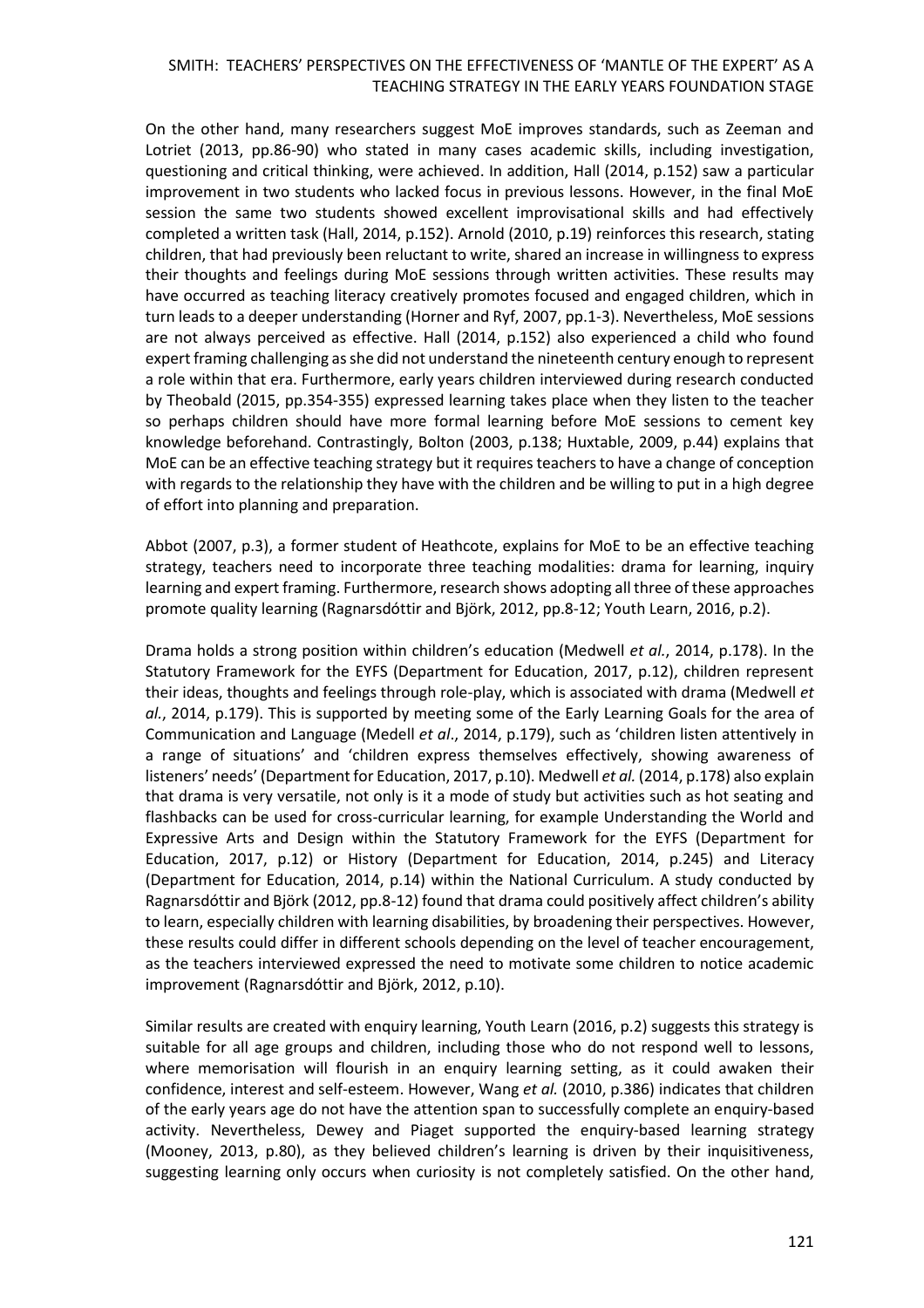research findings from Ergazaki and Zogza (2013, p.94) demonstrate that teachers encounter difficulties in transferring from the adult-led lessons into enquiry-based learning where children construct their own knowledge. The same research (Ergazaki and Zogza, 2013, p.94) also suggests that teachers are reluctant to encourage children to ask questions as this may promote children to undertake empirical investigations, which may be demanding for children within the early years.

Additionally, research conducted by Becker (2014, pp.18-19) found that expert framing, children taking on the role of adult experts (Aikten, 2013, p.36), generated an eagerness to learn and children completed tasks with a greater degree of self-efficacy. Edmiston (2003, p.1), a former MoE teacher, explains that this is a result of student positioning, where MoE teachers use their authority to position children in an appropriate role for their expertise. Furthermore, in another report Edmiston (2003, pp.226-227) suggests the teacher should also take on a role within the Mantle topic and either position themselves with a high authority role, where the teacher provides information, guides activities and changes the focus, or with a low ability role, where children are provided more of an opportunity to make suggestions. Contrastingly, research conducted by Harrison (2007, p.14) discovered expert framing for the purpose of enterprise disappointed the children, as when they discovered the enterprise initiative was not genuine, they felt the hard work was meaningless. Therefore, Harrison (2007, p.14) concluded that expert framing is not a fully beneficial teaching approach for children.

Heathcote, the developer of MoE, and Herbert (1985, p.173) state MoE facilitates teaching and learning at all levels of the National Curriculum (Department for Education, 2014) and incorporates all of the areas. Later literature, devised by Heathcote and Bolton (1999, p.123), suggests in order for MoE to cover the whole curriculum it needs to be implemented over a relatively long period of time, such as a school term. However, the National Curriculum (Department for Education, 2014) has been updated since this literature was written and may not apply to the new content. Nevertheless, more recent research form Arnold (2010, p.20; Booth, 2012, p.5) concludes that the MoE's diverse learning activities easily encompass all curriculum areas. Arnold (2010, p.19) especially found links between MoE and Literacy and saw a significant improvement in the children's motivation and inspiration to write due to the purpose MoE provides their work. Contrastingly, Taylor (2016, p.126) states that MoE is not designed to teach the whole of the curriculum and that he has difficulties in linking mathematics, music and physical education from the Primary National Curriculum (Department for Education, 2014). Bromley and Labrow (2007, p.6) express that most curriculum areas can be taught through MoE but have the same viewpoint with regards to Mathematics and decided to teach this subject as a discreet topic due to it being more appropriate to be taught independently. Taylor (2016, p.129) believes this is due to these subjects requiring sequential teaching, repetition of key concepts and practice over time, something that MoE does not provide.

MoE has been adopted in many schools due to its creative approach in teaching the curriculum (Baldwin, 2008, p.5). An aspect of MoE that promotes a creative curriculum is its cross-curricular learning, which is a teaching strategy that is now being encouraged to make learning more efficient and engaging (Baldwin, 2008, p.5). Becker's research (2014, p.2) supports this statement as his motivation for incorporating MoE within his school was to meet Teaching Standard 4 (Becker, 2014, p.2), where teachers would 'contribute to the design and provision of an engaging curriculum within the relevant subject area(s)' (Department for Education, 2013, p.2). As a result, Becker (2014, p.21) found that MoE provided ample opportunity for cross-curricular learning that effectively enhanced learning and engagement, particularly in Literacy, Design and Technology and Art. However, addressing all the curriculum areas through cross-curricular learning leads to time constraints, which in turn results in missed opportunities for developing learning (Becker,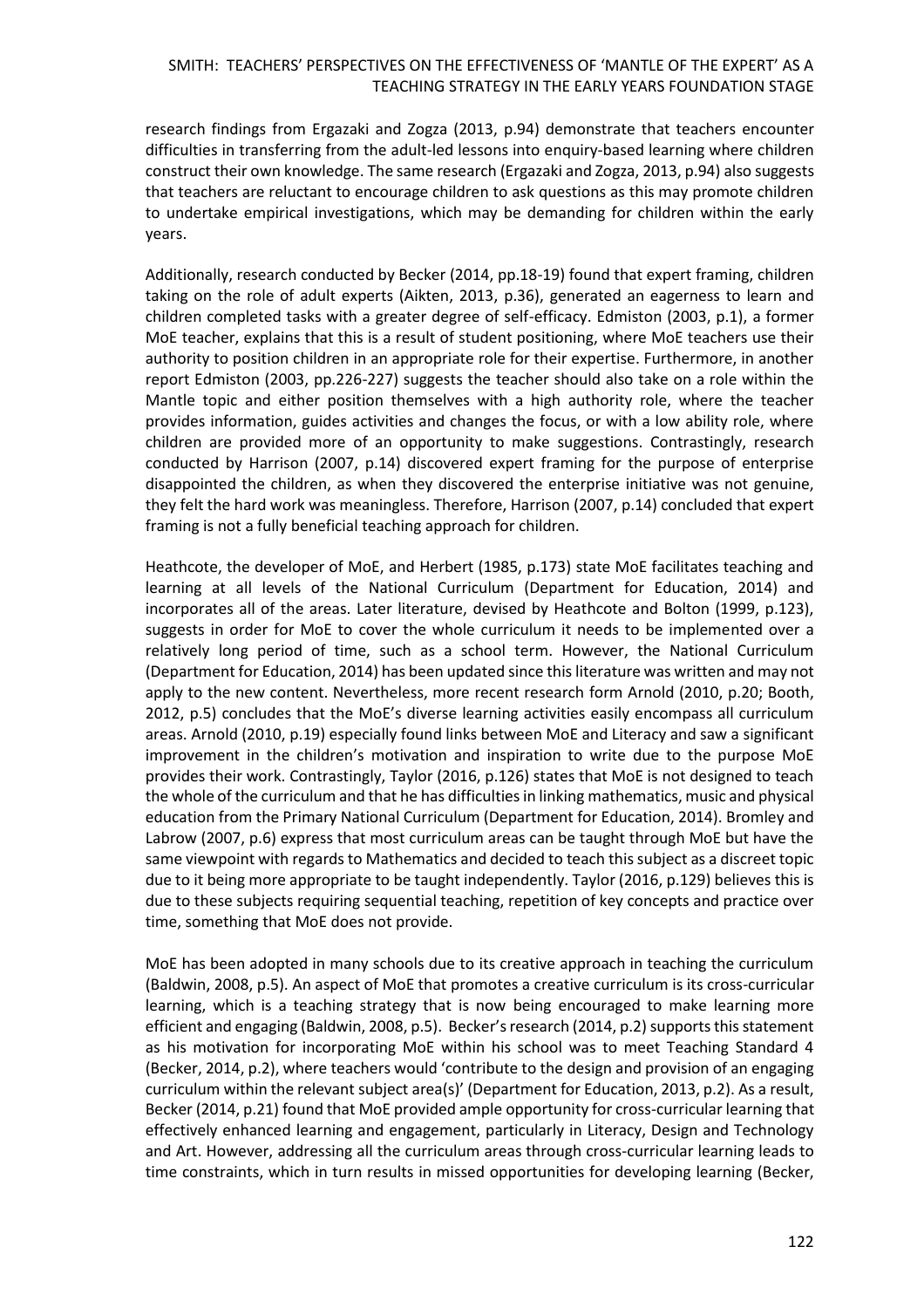2014, p.21). Becker (2014, p.21) advises schools who are taking on MoE to limit the number of cross-curricular objectives in a lesson, which will prevent them from diminishing and to consider how time constraints may affect the school's curriculum aims. It must be noted that the research mentioned in this paragraph is based on the National Curriculum (Department for Education, 2014) subjects and not the areas in the Statutory Framework for the EYFS (Department for Education, 2017), resulting in the findings being less applicable to this research. Nevertheless, this is addressed in research conducted by Ofsted (2010, p.9), where creative approaches were being incorporated in twenty-two schools. All but one of these schools integrated a cross-curricular approach, particularly in their early years provision and found a positive impact on pupil's attainment and personal development.

With regards to teachers' perceptions of MoE, many teachers believe it increases pupil engagement, independent learning (Harrison, 2007, pp.15-16) and standards (Zeeman and Lotriet, 2013, pp.88-90). As a result, MoE is a creative and enjoyable teaching strategy (Johnson, Liu and Goble, 2015, p.208), which still provides a wide range of learning opportunities (Arnold, 2010, pp.17.20). On the other hand, teachers feel they have to manage children's ideas to meet learning objectives, carefully plan timescales and cross-curricular links (Harrison, 2007, pp.16; Sayers, 2012, p.236) and need additional training to understand the functioning of MoE (Johnson, Liu and Goble, 2015, p.208).

MoE is a teaching strategy itself but to be effective three other teaching strategies are required: drama, inquiry and expert framing (Abbot, 2007, p.3; Ragnarsdóttir and Björk, 2012, pp.8-12; Youth Learn, 2016, p.2). Drama is incorporated through role-play within the early years (Medwell *et al.*, 2014, p.179) and is especially effective with children who have learning disabilities (Ragnarsdóttir and Björk, 2012, pp.8-12) but some teachers find children need motivation to use this approach (Ragnarsdóttir and Björk, 2012, p.10). Enquiry is suitable for all age groups and builds confidence, interest and self-esteem (Youth Learn, 2016, p.2). However, some teachers find it difficult to transfer from adult-led teaching into child-led learning where children construct their own knowledge (Ergazaki and Zogza, 2013, p.94). Lastly, expert framing generates an eagerness to learn and promotes efficient working (Edmiston, 2003, p.225) but it can cause disappointment among the children when they discover the enterprise initiative is not genuine (Harrison, 2007, p.14).

In closing, when discussing whether MoE addresses all seven areas of the Statutory Framework for the EYFS (Department for Education, 2017), research shows that MoE can be used to address the whole curriculum (Heathcote and Herbert, 1985, p.173; Heathcote and Bolton, 1999, p.173; Arnold, 2010, p.20; Booth, 2012, p.5) and cross-curricular learning is one method in which this is achieved (Baldwin, 2008, p.5). Nevertheless, some teachers found it challenging to make links between some subjects, such as Mathematics (Bromley and Labrow, 2007, p.6; Taylor, 2016, p.126) and found cross-curricular learning time consuming (Becker, 2014, p.21).

#### **Methodology**

This research study adopted the philosophical paradigm of interpretivism (Sarantakos, 2013, pp.40-41; Thomas, 2013, pp.108-111). Thomas (2013, pp.108-110) refers to an interpretivist as someone who is interested in social science, where an understanding of peoples' thoughts is gained and how those thoughts were originally formed. Furthermore, an interpretivist does not desire to create generalisations about the world and instead focuses on gaining a detailed insight into the topic, whilst still acknowledging there may be multiple explanations for the data gained (Mukherji and Albon, 2015, p.25). Therefore, a qualitative research design was adopted for this research project in order to gain possible multiple truths from the data collected (Yin, 2016, p.16).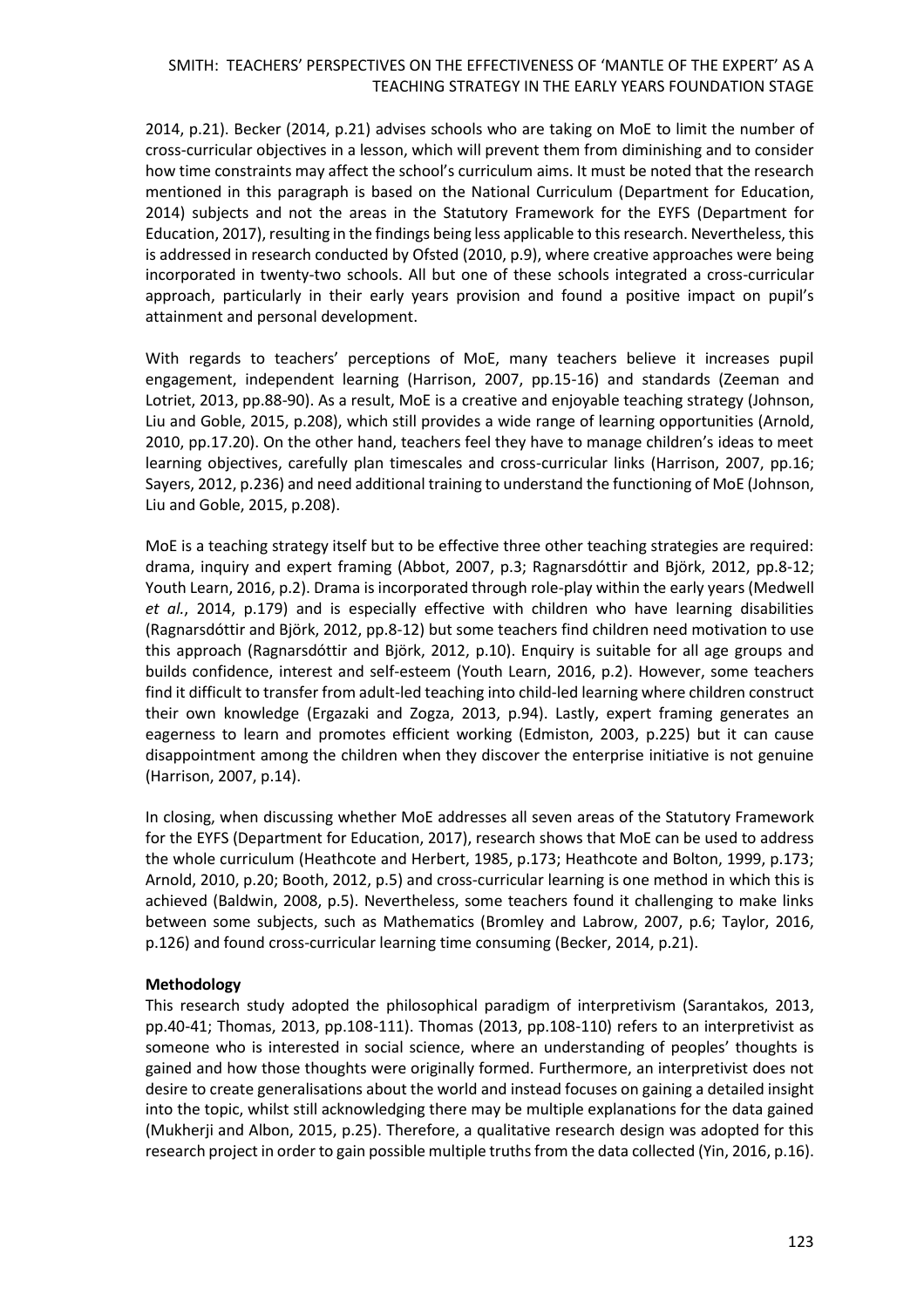The research undertaken is classified as a case study as it was conducted in one setting, in this case a first school, located in England. Denscombe (2014, p.54) defines a case study as focusing on one setting of a particular phenomenon with an aim to provide an in-depth account of the participants' responses and actions (Jarvis *et al.*, 2012, p.63; Roberts-Holmes, 2014, p.84). Two teachers were selected through a combination of sampling strategies. Purposive sampling was utilised initially to select the school, as it was essential for the data to be collected from a setting practising MoE (Cohen, Manion and Morrison, 2001, p.156). Participants were selected through a combination of purposive sampling, as the teachers were required to be from the foundation stage, and convenience sampling, to accommodate those who were available on the day of the research (Cohen, Manion and Morrison, 2011, pp.155-158).

Purposive sampling was ideal for this research project as it allowed access to people with an indepth knowledge of MoE within the foundation stage (Cohen, Manion and Morrison, 2011, p.157). However, this type of sample is criticised for its inability to represent the wider population due to it being deliberately selective and biased (Cohen, Manion and Morrison, 2011, p.157). Convenience sampling shares this inability to generalise due to the sample not being able to represent anything but itself (Cohen, Manion and Morrison, 2011, p.156). On the other hand, this type of sampling is more practical for the setting in which the research was carried out, as the sample size was determined by those who were available and accessible at the time (Cohen, Manion and Morrision, 2011, pp.155-156).

Two interviews were conducted to explore the teachers' perceptions as to whether MoE is an effective teaching method within the early years. Both interviews took place in the school's multifunctioning room, which was relatively quiet and free from distractions. The participants were class teachers from each year group in the foundation stage; pre-school and reception and were individually interviewed. The interviews were semi-structured, which allowed the interview questions to focus on specific areas that needed addressing but also gave scope for following up points made by the participants (Thomas, 2013, p.198). This research project also utilised semistructured interviews. This is a flexible research method that can be used to obtain qualitative data using visual and aural information (Menter *et al.*, 2011, p.163; Sarantakos, 2013, p.229). Two observations were completed of the nursery teacher (Participant 1) conducting MoE sessions. The aims of the observations were to identify what curriculum areas were being addressed, what teaching strategies were being used and how the teacher promoted pupil engagement and progression. The observations were undertaken from the outside of the activities, as Greetham (2009, p.229) explains being obtrusive can alter the usual situation to an extent where results could be invalidated. In addition, when participants are aware that they are being observed, they may alter their behaviour, also known as the Hawthorne effect (Kumar, 2014, p.174). This may result in observing a situation that is not the regular behaviour (Kumar, 2014, p.174).

Guba and Lincoln (1994, cited in Kumar, 2014, p.219; Trochim and Donnelly, 2007, p.149) infer that the trustworthiness of research is determined by four components. **Credibility** is establishing support of the research results by the participants who provided the data (Trochin and Donnelly, 2007, p.149). The results chapter will show this by providing quotations from the participants themselves. **Transferability** refers to the ability the research results have in generalising or transferring to other settings (Trochin and Donnelly, 2007, p.149). This is challenging to achieve due to the interpretivist ontological position of this research, especially with regards to the generalisations. Instead, this research aims for a detailed insight into MoE where multiple-truths may be found (Mukherji and Albon, 2015, p.25). **Dependability** is regarding whether the same results would be obtained if the research was repeated and **confirmabilty** is the degree to which others could confirm the results (Tochin and Donelly, 2007, p.149). Kumar (2014, p.219) suggests that these latter two components of trustworthiness are also challenging due to the flexibility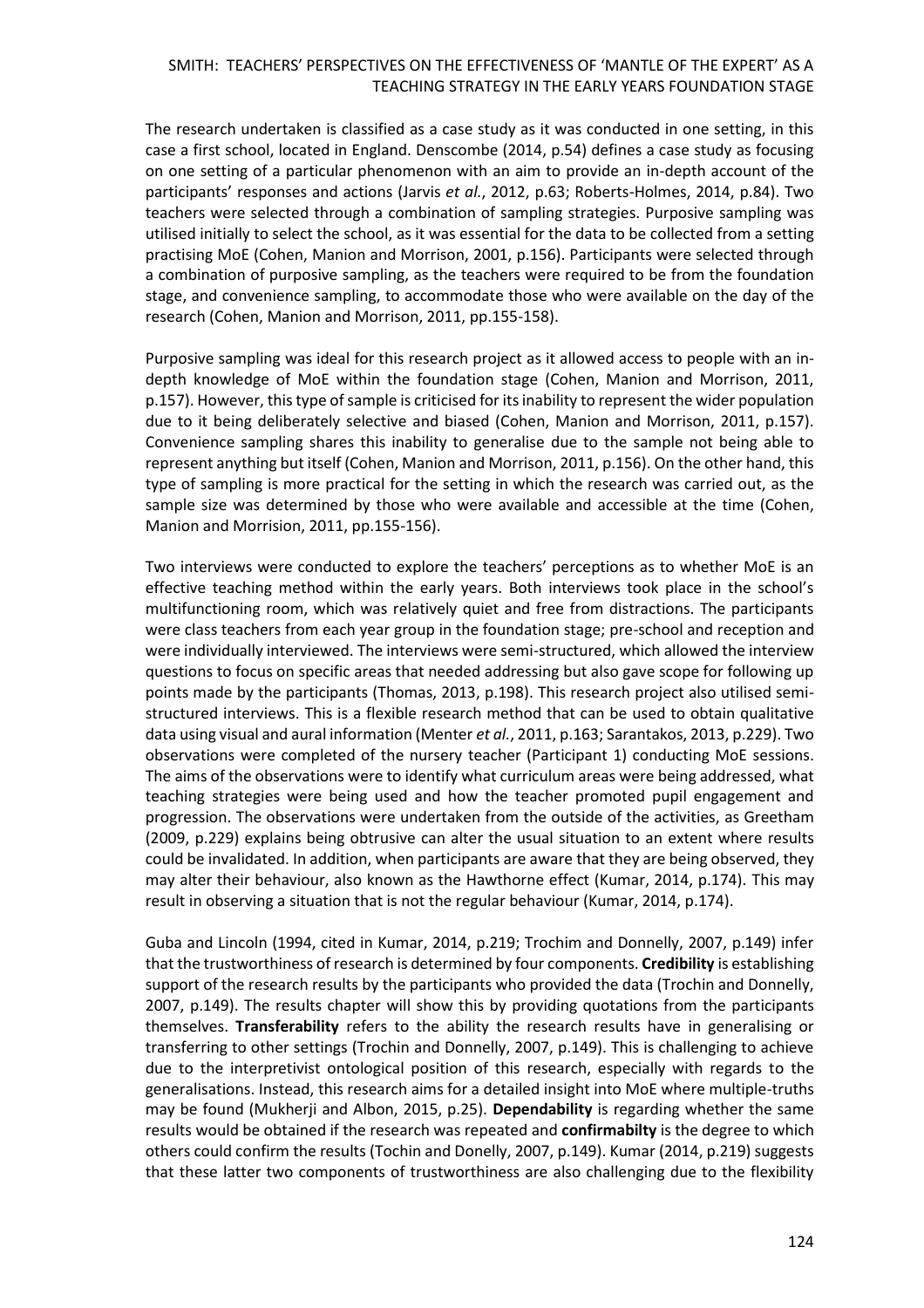and freedom qualitative research provides. However, Kumar (2014, p.219) infers that it is possible for qualitative research to be repeated if there is a detailed record of the process for others to replicate. In accordance with this statement, the process of this research has been written in the methodology chapter to make the results as dependable and confirmable as possible. Nevertheless, differences with staff, pupils and schools may show differences in results no matter how closely the research is replicated.

Analysing qualitative data results in the understanding or interpretation of perceptions, processes and interactions and is usually achieved through identifying themes (Menter *et al.*, 2011, p.144). This research project has adopted the Interpretive Phenomenological Analysis (IPA) approach for its overriding ability to explore people's experiences and perceptions, supporting an interpretivist research design, and its suitability for small-scale research projects (Braun and Clarke, 2013, p.181). The analysing process included six steps. **Preparing the data** involved writing up transcripts of the recorded interviews and written detail was added to the observation forms. During this process, names were anonymised for confidentiality. This step was performed promptly, as Greetham (2009, p.226) suggests delaying could loose valuable insights that make research unique. **Key information was highlighted** to pinpoint relevant information. The highlighted information was then referred to in **descriptive comments**, to show key words and statements made by the participant. **A critical perspective was applied** to interpret the meaning of the answers provided. The critical comments are then read through and **given an emergent theme**, which are then **grouped and ordered** by their relevance to one another and sub-themes are generated (Braun and Clarke, 2013, p.181). In contrast, Braun and Clarke (2013, p.183) state that this analytical method can be too descriptive but Brocki and Weardon (2006, cited in Braun and Clarke, 2013, p.183) emphasise that this can be prevented with the use of critical interpretation. This will be considered in the discussion chapter.

Denscombe (2014, p.306) states that researchers need to complete research projects in an ethical manner. In spite of this, BERA (2014) have published ethical guidelines on educational research that also consider the Data Protection Act (The Stationery Office, 1998) in their privacy guidelines. All research participants have the right to confidentiality and anonymity (BERA, 2014, pp.7-8; Kumar, 2014, p.286) and were protected in this research project by storing all research data on a password-protected memory stick and anonymising all names. Participants have the right to withdraw and do not require providing a reason when they do so (BERA, 2014).

**Protection** is one of four ethical considerations Walliman and Buckler (2008, pp.30-32) explain. Protection and the other three ethical considerations were explained on the consent form, which participants were required to read and sign if they gave **permission** to take part in the research (BERA, 2014, p.5). In the consent form participants were made aware of the research **proposal** and the **potential** of the research benefits and risks.

Participants taking part in research should not suffer harm as a result of it (Denscombe, 2014, p.5). Therefore, before conducting my research I gained an ethical consent certificate, which gave permission to ethically conduct the research.

#### **Results**

In the interview transcripts and observation forms three main themes emerged, each with three sub-themes: curriculum (curriculum coverage; effectiveness; and adaptability); Continual Professional Development (CPD) (development opportunities; pedagogical knowledge; and job satisfaction); and engagement (active learning; real-life context; and motivation). Table 1 clarifies these themes.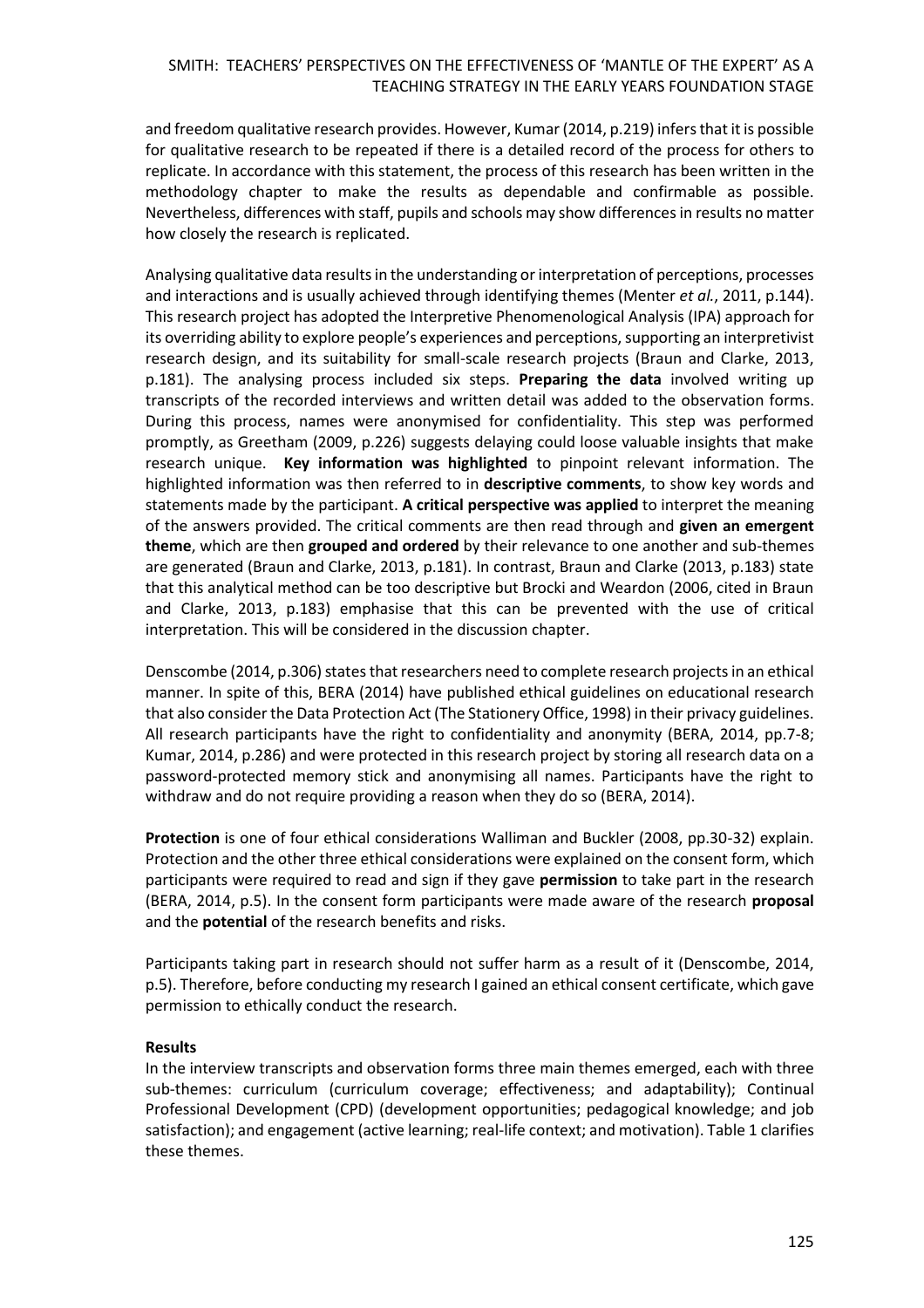| <b>Main Themes</b>         |                           |                          |
|----------------------------|---------------------------|--------------------------|
| Curriculum                 | <b>CPD</b>                | Engagement               |
| Sub-themes                 |                           |                          |
| <b>Curriculum Coverage</b> | Development Opportunities | <b>Active Learning</b>   |
| Effectiveness              | Pedagogical Knowledge     | <b>Real-life Context</b> |
| Adaptability               | Job Satisfaction          | Motivation               |

**Table 1.** Main and sub-themes from teachers interview transcripts and observations forms.

When interviewing the participants, both agreed that MoE addresses all seven areas of the Statutory Framework for the EYFS (Department for Education, 2017). Participant 1 said, 'it's almost easier in the early years because a lot the statements are quite vague…so yes I would say it does, it does meet them'. This response was also reflected in Participant 2's interview and observations showed cross-curricular learning in MoE sessions. Throughout the interviewing process, particular curriculum areas were referred to more than others. 'Understanding the World' is an area mentioned by both participants, with Participant 1 suggesting that MoE learning objectives usually meet this area. In addition, interviews showed MoE addresses many curriculum areas, with Participant 1 suggesting, 'the ones that come from it naturally are very much…really all those prime areas'. However, Participant 1 referred to how sometimes MoE does not naturally cover all of the curriculum areas and is about 'being creative to get it in', something that Participant 2 finds 'quite tricky'.

With regards to how effective MoE is, child development was regularly commented on throughout both interviews. Life skills, confidence and enthusiasm are some developed skills that are mentioned and Participant 2 explains that is in done by 'starting with what they know and then developing it and branching out'. This is replicated in the observations, where Participant 1 discovers the children's pre-existing knowledge through questioning and then develops on the answers provided. Teachers perceive that the creativity MoE creates, greatly improves writing and has shown a marked improvement with enthusiasm demonstrated by boys and SEN. Participant 2 was clear on their thoughts, stating: 'I think it's really effective'.

The participants perceived MoE to be quite adaptable, with Participant 1 inferring, 'You can plan a Mantle whichever way you want to and focus on different things'. This is evident from the observations as two sessions based on the same lesson plan resulted in different activities due the direction the teacher was leading the children. Having the flexibility to focus on different things, allowed Participant 1 to use coordinates with their Reception class and inferred those who were able could use coordinates at the end of the lesson. However, this participant does not feel MoE is best suited for less able children as sometimes they 'wonder how much those children understand'. Participant 1 overcomes this by getting the 'free-flow activities linked so when they go off and explore…they are interacting at a different level', making MoE accessible for all abilities.

Participant 1 explains support is always provided when needed and regular training occurs: 'There's a lot of training and we're all really lucky in the school, we get all of those opportunities'. The training has allowed everyone to be on the same page, which is beneficial because Participant 1 said, 'it has to be a team effort'. Luke Abbot, a former student of Dorothy Heathcote, has visited the school, observing lessons and giving advice when needed. The CPD is important because Participant 2 infers, 'I'm still learning, I think there's a lot to it with all the different conventions and the way you deliver it'.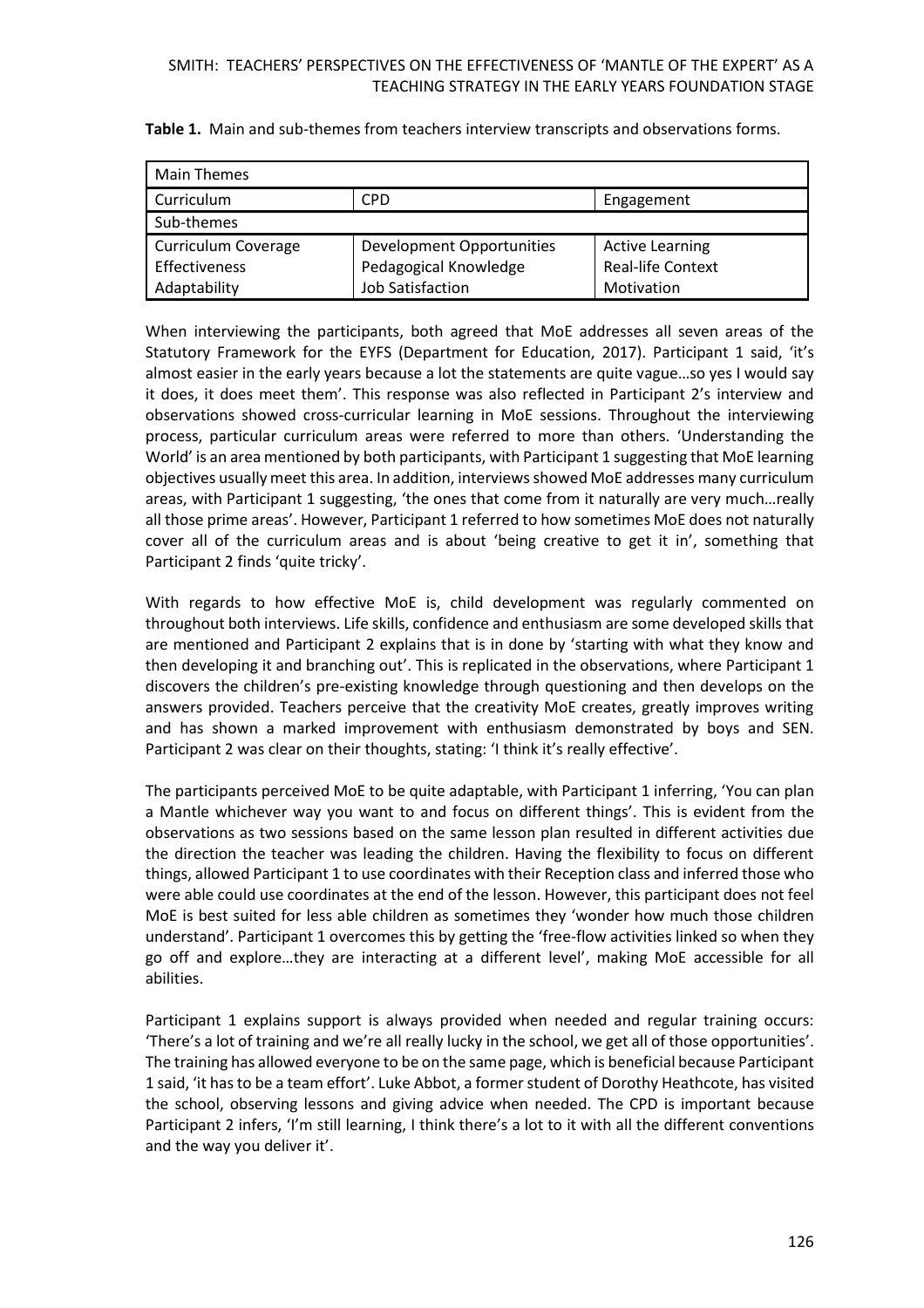The participants training in MoE has provided them with suitable pedagogical knowledge, as discussed by Participant 2 when explaining the use of role play to allow the children to experience empathy. Participant 2 also refers to the requirement of child-led learning: 'you've got to stop yourself from speaking too much because you're used to just talking at the children'. This was seen in Observation 2, where Participant 1 allowed the children to fulfil their learning by expert framing bus drivers and cashiers. In addition, Participant 1 explains MoE promotes a creative approach to teaching: 'once you've done it this way it's very hard to do it a different way. It's very hard to stop being creative because this is what the Mantle forces you to do'. Scaffolding is also used, as explained by Participant 2: 'this is very much…guiding them and just saying things where needed and not taking over, holding back as much as you can but then picking on the important things and guiding the children that way'.

Participant 2's teaching background as always had a creative manner. However, this participant prefers MoE as it allows for more scope and makes every child's input valid in the discussion. However, Participant 1 explains that their more structured teaching in previous experience was easier to plan and deliver 'but for the children and for the teacher it was…nowhere near as interesting'. Participant 1 believes this interesting aspect to MoE, makes unnecessary curriculum aims intriguing and purposeful. Participant 1 considers they are lucky, as the headteacher is understanding of making mistakes as long as they are considered a learning experience but also infers if you are the type of teacher that does not like making mistakes, you may find this way of teaching challenging. Another difficulty may be the need for additional adults in the classroom: 'you've got thirty children on your own, it's very hard to do that without another adult because…the classroom management is a lot harder'. Despite this, Participant 1 also has a sense ofsatisfaction when inviting parents in for MoE workshops: 'I think it's really nice for their parents to come in with their children because the children could show off all the things that they knew'. Participant 1 believes MoE promotes active learning, as children 'don't necessarily do creative play in the way they might have done years ago' and that MoE provides the opportunity for children to do this. In addition, Participant 2 finds that children participate in MoE for longer. Participant 1 explains that MoE encourages teachers to think of their children's interests to keep them engaged and actively involved in their learning for longer. Both participants state that children are engaged with their learning due to the real-life context it provides, Participant 1 said, 'it encourages children to apply the skills that they're learning and the knowledge that they're learning because they're putting it into a situation where they're got to use them'. Participant 2 gives an example of children using a real-life context: 'we then stepped inside the house and we imagined what we would do in the kitchen…It's very basic but it makes things come to life'. However, Participant 2 suggests being careful when using real-life contexts as it is fictional and 'children who haven't got that understanding could be a bit confusing…and actually that's quite damaging because they can be really worried about it'. In spite of this, during the observations Participant 1 emphasised to the children that they were in 'Story World'.

Throughout the interviews, both participants refer to aspects of motivation. For Participant 2, children are 'all keen to join in' and children show their focus from the start of the session and this is justified by MoE having the element of surprise: 'they don't know what is going to happen next in the story, so it's all quite new and exciting'. Both participants infer that MoE gives children a purpose for learning, for example Participant 2 states, 'children will write better if they are writing for a purpose…it just makes it a bit more interesting and engaging for them'. Participant 1 suggests MoE 'makes learning more interesting for them so they're more likely to want to try and want to have a go and they're almost learning without having to know about learning' and if children are not engaged 'it's because you haven't pitched something right for the children's individual needs'.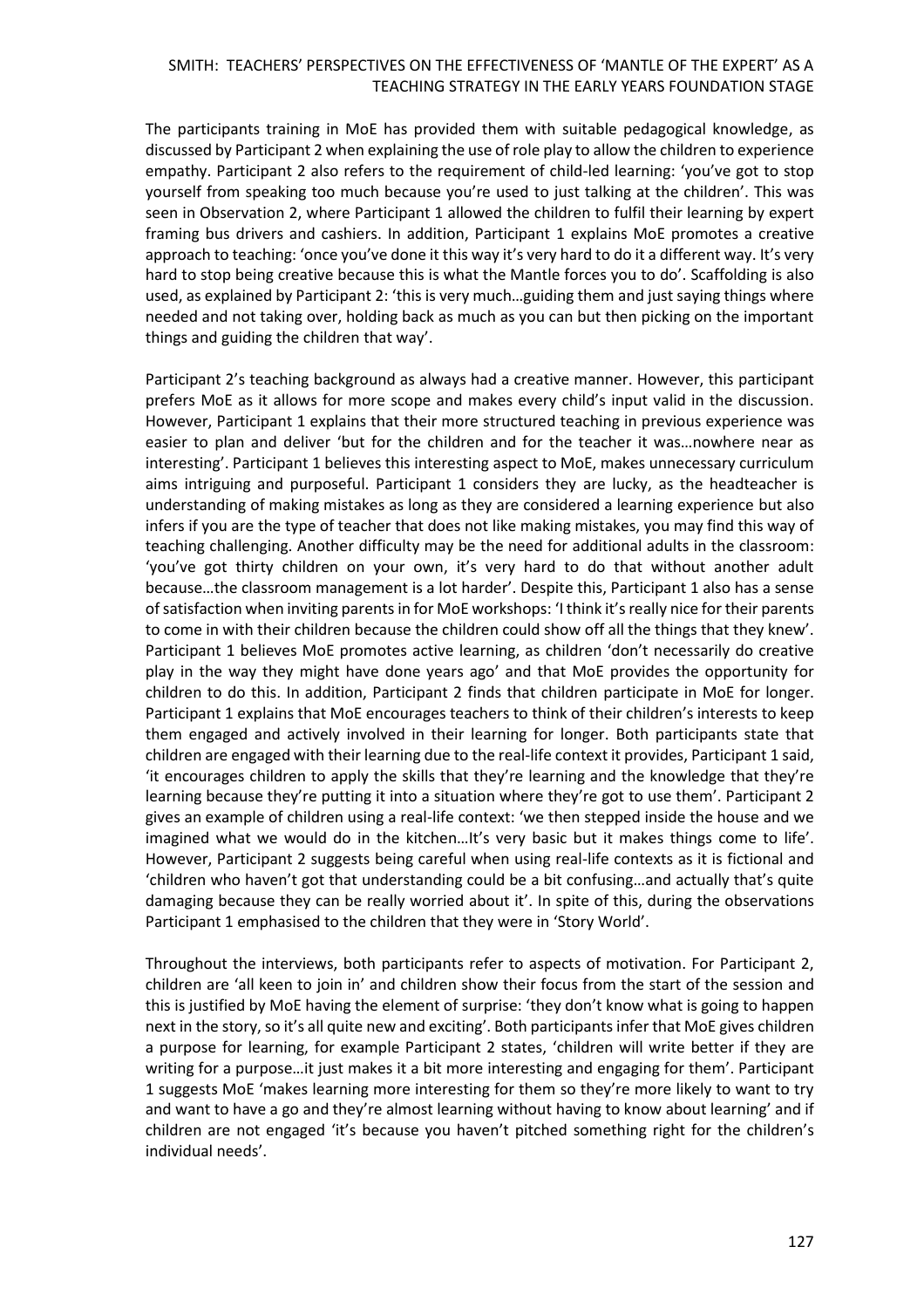#### **Discussion**

As identified in the results chapter, nine sub-themes were collated from the interview transcripts. In order to address my research objectives, these nine sub-themes have been categorised with the research objective they link with and this chapter will focus on synthesising these themes with previous literature.

It was clearly identified that MoE does address all seven areas in the Statutory Framework for the EYFS (Department for Education, 2017) and particular reference was made to the prime areas, Understanding the World, Literacy and Numeracy. This supports previous research inferring that MoE facilitates teaching and learning at all levels of the National Curriculum (Department for Education, 2014) and incorporates all subjects (Heathcote and Herbert, 1985, p.173; Arnold, 2010, p.20; Booth, 2012, p.5). Not only does this study support this research but it also enhances literature in this area as the findings of this study refer to the Statutory Framework for the EYFS (Department for Education, 2017) and not exclusively the National Curriculum (Department for Education, 2014). Nevertheless, Heathcote and Bolton (1999, p.123) suggest in order for MoE to cover the whole curriculum, it needs to be implemented over a long period of time. As this was not a longitudinal study, long-term effects were not apparent but it could be argued that these observations may have shown this, as Kumar (2014, p.139) suggests longitudinal studies obtain factual information over a continuing basis, which enhances the findings accuracy.

MoE can present some difficulties in certain subject areas. Bromley, Labrow (2007, p.6) and Taylor (2016, p.126) all found Mathematics a difficult area to link in MoE work. However, this study did not support this view as instead Mathematics was identified as a strength when teaching MoE as the teacher could incorporate coordinates for the higher ability children. Nevertheless, this may only be appropriate for Mathematics going above and beyond the curriculum aims as Taylor (2012, p.129) infers that Mathematics requires sequential teaching, repetition of key concepts and practice over time, something that MoE does not provide. This may be why Bromley and Labrow (2007, p.6) state that Mathematics as an area that should be taught individually. Despite other literature, the research findings showed MoE sessions can cover all seven areas of the Statutory Framework for the EYFS (Department for Education, 2017) as long as teachers used their creativity to incorporate all of the areas over time. However, observation findings show that all but one of the seven areas of learning from the Statutory Framework for the EYFS (Department for Education, 2017) were integrated into the sessions. Therefore, creativity may not be needed to incorporate all of the areas as they are naturally covered in MoE sessions. Instead, particular aims of the areas may be challenging to cover using MoE and will need creativity from the teachers' behalf to incorporate these instead.

The adaptability of MOE was seen as a strength in this study. The ability to plan sessions to focus on any topic and adapt sessions to suit the children's enquiry was cited as an advantage by both participants. From the findings it can be argued that teachers can plan MoE in whichever way to focus on different objectives and activities can be altered to suit the children's individual needs. This concurs with research conducted by Harrison (2007, p.16), who found MoE teachers can manage children's ideas to meet the learning objectives and can adapt timescales and crosscurricular links to meet the curriculum. This adaptability was also evident in the observations as the teacher adapted activities during the sessions to meet the children's interests and to promote further learning. Contrasting, other research has found that MoE sessions can be challenging for children, resulting in incomplete tasks because the teacher did not adapt it to suit the children's individual needs (Hall, 2014, p.152). This was not the case in this particular small-scale study, as the observations showed the participants have pedagogical awareness and would use questioning to clarify the children's understanding and adapt the activity if needed. Clearly, different teachers have experienced different events in the adaptability of MoE but this research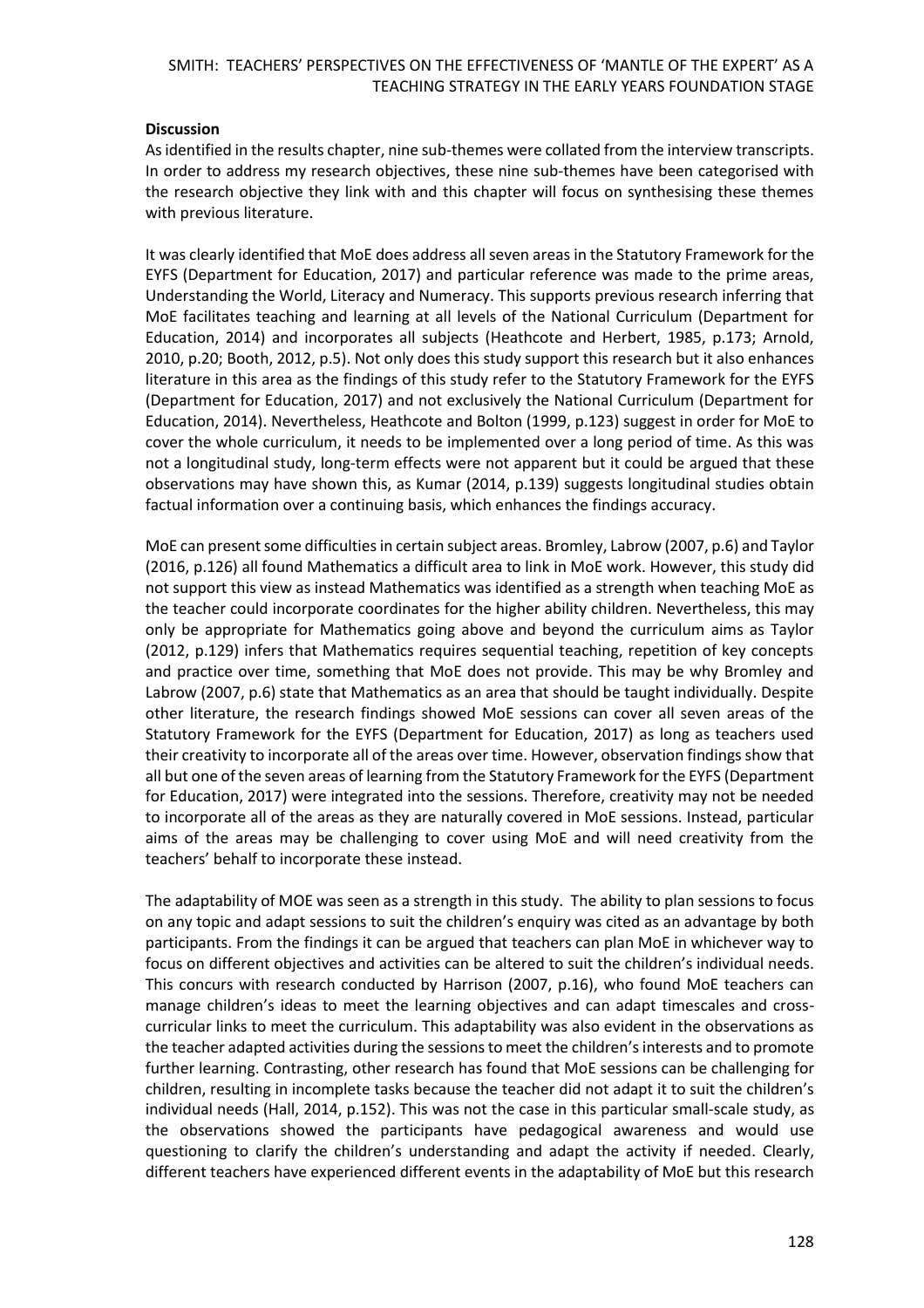has shown MoE can be adaptable in meeting the curriculum and children's needs and this was clearly stated by the participants.

The study's findings show MoE provides ample training opportunities for teachers in this school setting. This is also evident in research conducted by Johnson, Liu and Goble (2015, p.208) where trainee teachers were provided additional training after their lessons lacked the principles of MoE. As a result, the participants gained the knowledge required to teach MoE sessions and perceived MoE as an effective teaching strategy in teaching children difficult topics through its creative and enjoyable method. In addition, MoE provides opportunities for experts in the field to observe lessons. Abbot, a former student of Heathcote, has previously visited this setting and provided guidance in setting appropriate tasks. This training opportunity was a considerable benefit to the participant due to Abbot's (2007, p.3) broad knowledge in implementing MoE. This is evident in this research project as the teachers described and demonstrated a broad range of teaching strategies. These teaching strategies will now be discussed further.

It is predominately argued that MoE provides the opportunity for cross-curricular learning (Becker, 2014, p.21). This cross-curricular theme was seen in both the interviews and observations where participants utilise this teaching approach to address the seven areas of learning in their lessons. Furthermore, the observations indicated one MoE session can address multiple curriculum areas, for example Observation addressed: Communication and Language, Personal, Social and Emotional Development, Physical Development, Literacy, Understand the World and Expressive Arts and Design. This is important in addressing Teaching Standard 4 (Department for Education, 2013, p.2), as teachers can contribute to the design and provision of an engaging curriculum. In addition, Baldwin (2008, p.5) states that the cross-curricular aspect of MoE is being encouraged to make learning more efficient and engaging.

In a study conducted by Sayers (2012, p.236), a participant highlighted the need for headteachers to not be too concerned with raising standards when adopting a MoE approach. This suggests that teachers need to be accustomed to MoE before academic standards increase and during this adapting process mistakes may occur. Results from this research support this as it was noted MoE teachers have to be willing to make mistakes and this is endorsed by their headteacher as long as the teachers learn from them. This was evident in one observation, where the participant could not engage the children in the activity but learnt from this and engaged the children in the following session. Consequently, the pedagogical approach of risk taking is used regularly, as seen in both observations, where the participant accommodated the children's ideas and built the lessons from them. However, risk taking may not only be acquired for this reason and may be due to the development opportunities mentioned previously, as Blase and Blase (2000, p.135) found that teachers who had development opportunities and support for innovation increased risk taking in lessons. In relation to Blase and Blase's (2000) study, findings show a copious amount of support is provided in this study's school. This advocates development opportunities as well as support to promote a risk taking pedagogical approach.

Enquiry based learning promotes confidence, interest and self-esteem, allowing for memorisation of lesson content (Youth Learn, 2016, p.2). This is incorporated into MoE sessions through exploration and child-led learning. The participants of this research embodied this approach through free-flow activities that are linked to the Mantle and guiding children through their learning where needed. This is an example of Piaget's constructivist theory to learning where teachers act as facilitators to aid students in obtaining knowledge (Youth Learn, 2016, p.1) and where knowledge is constructed by giving meaning to objects and not through adult-led work (Mooney, 2013, p.79; Cooper, 2014, p.43; Aubrey and Riley, 2016, p.24). The use of free-flow activities in MoE sessions is suitable for children with SEN, as they are working at a level more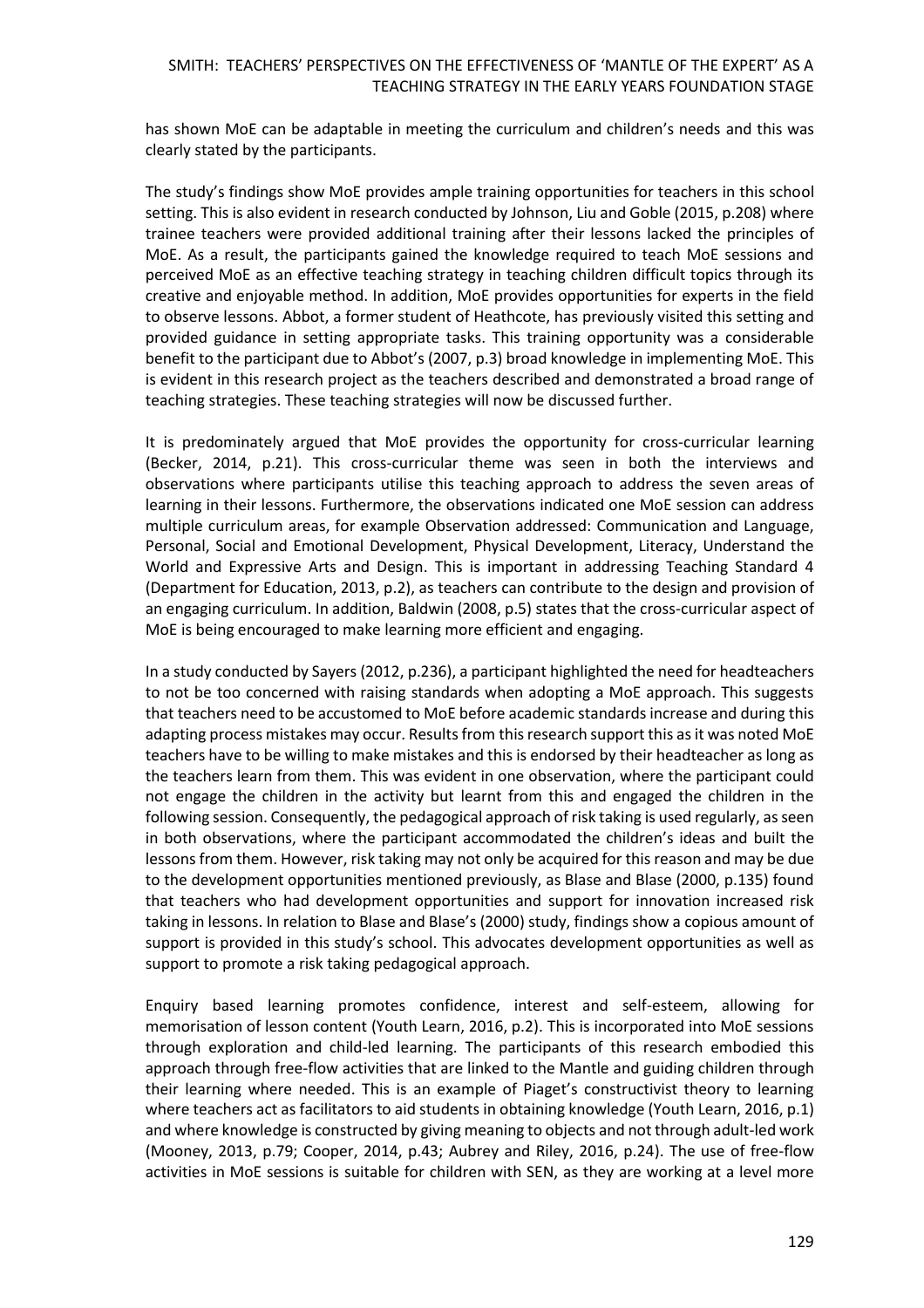suitable to them. This utilises Vygotsky's (1978, pp.86-87) theory on the zone of proximal development where by activities are situated between what children can individually achieve and what they could achieve through scaffolding from the teacher. Observation 2 shows inclusion of this practice where the teacher guided children through activities and asked questions to promote further enquiry. Therefore, MoE does promote enquiry-based learning but it must be noted that the challenging aspect of this approach may restrict its effectiveness. Findings show teachers utilising learning through enquiry was something they had to learn. In support, a study conducted by Ergazaki and Zogza (2013, p.94) also found that teachers struggled to transfer from adult-led to enquiry-based learning.

Children taking on the role of adult experts, otherwise known as expert framing, generates an eagerness to learn and efficiency in task completion (Becker, 2014, pp.18-19). In agreement, one participant defines MoE as an engaging, exciting and motivating approach to learning that provides children with real life situations. Although children being provided a real life context is motivating, this research also shows that it can be a negative aspect. The other participant explains that some Mantle stories can negatively impact children's emotional wellbeing, for example a Mantle based on a dinosaur egg can worry children due to dinosaurs usually being negatively portrayed in stories. Having a real-life context in lessons is also viewed negatively by Harrison (2007, p.14) as children were disappointed when they found out the Mantle story was not real. To avoid this, the participants explain the MoE rules to the children at the beginning of every session; one of them being to remember that they are in story world, meaning it is not real. Furthermore, interviews showed the need to remember curriculum aims in MoE sessions, as it is easy to get carried away with the drama and story aspect. Therefore, having a real-life context can be exciting for children but having MoE rules, like the participants in this study, may need to be considered to avoid disappointment from the children.

Compared to MoE, it was found that a more structured teaching approach is easier to plan and deliver but despite this, it is still believed that MoE is much more interesting for the children and the teachers. This partially supports Sayers' (2012, p.236) research, where teachers found MoE too challenging to maintain. However, this research also refers to the need for a supporting headteacher, something that the participants believe they have, which may explain why the participants still find MoE manageable, despite its difficulties. Despite this, research shows headteachers should not be too concerned with improving standards as academic achievement may not be gained through this approach (Sayers, 2012, p.236). The findings of this research disagree with this statement as it was found that teachers perceive MoE as an effective teaching strategy, both academically and personally, throughout the curriculum. The teachers show how proud they are of the children's development by inviting the children's parents to MoE sessions where achievement can be discussed and viewed.

With regards to the effectiveness of MoE, it is believed, since adopting this teaching strategy, the school is progressing academically and during both interviews the participants make regular comments on how the children develop in the prime areas. MoE promotes development in investigation, questioning and critical thinking (Zeeman and Lotriet (2013, pp.8-90), all of which are aims for the prime areas mentioned by the participants. This supports research conducted by Arnold (2010, pp.17-20) who believes MoE allows children to achieve, despite their academic ability or learning style. Therefore, the findings refute Piaget's theory of cognitive development, which suggests children develop through chronologically passing through developmental stages of thinking (Mooney, 2013, pp.80-81), as the literature concurs the theory of learning styles, where children most effectively obtain new knowledge through a preferable learning style (Boneva and Mihova, 2012, p.10; Xu, 2012, p.414). Consequently, this suggests MoE can cater for auditory, visual and kinaesthetic learners, making it a broad teaching strategy that can promote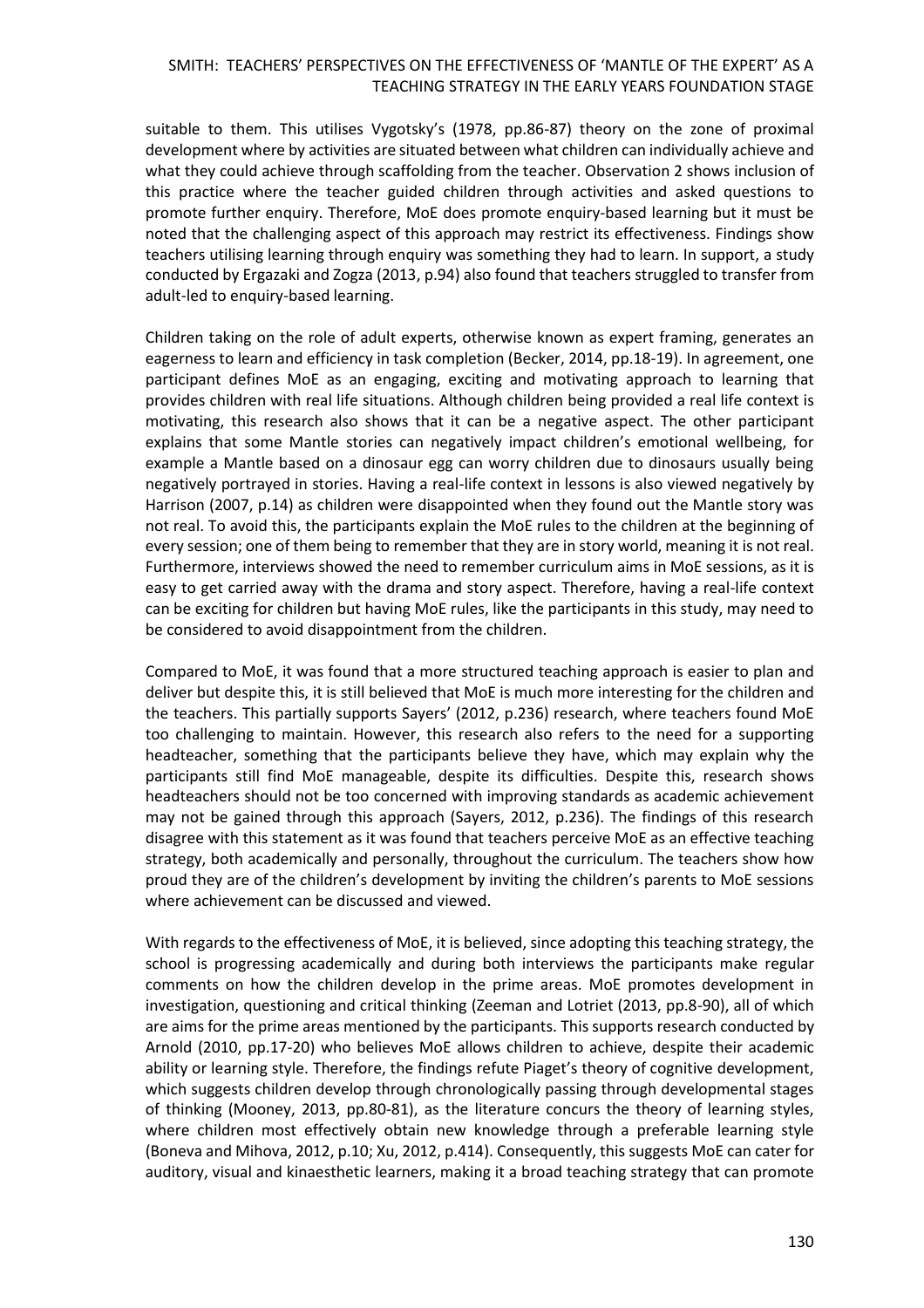learning in many children. This was witnessed during the observations, where discussions were utilised for auditory learners, mind mapping, visual props and models were incorporated for visual learners and enquiry, drawing and making were used for kinaesthetic learners.

Ofsted (2012, p.2) aver that motivation is important for improving teaching quality and pupil progression. During both interviews, the participants refer to the motivating characteristic of MoE due to this teaching strategy being interesting, resulting in the children almost not realising they are learning. This supports Harrison's (2007, pp.15-16) research where the children's willingness to engage increased during MoE sessions, especially with regards to the thoughts and ideas of others. In support of this, the findings show MoE sessions have taught children to empathise with one another and understand there can be multiple opinions. In addition, MoE uses enquiry to elicit children's learning (Edmiston, 2008, p.1), this will promote motivation as children start to ask questions related to the topic and children only learn when their curiously is not fully satisfied (Mooney, 2013, p.80).

In contrast, both participants also mention that some days, the motivation to completed MoE sessions is very limited and, as a result, will not last for very long. It was also evident in observations, where one session finished quicker than the other due to the lack of motivation shown by the children. This supports research conducted by Ragnarsdóttir and Björk (2012, p.10) where teachers had to encourage their children to see academic improvement. However, as explained in the interviews, most of the time the children's enthusiasm for learning shines through when participating in MoE.

### **Conclusion**

With regards to the research objectives, the data has shown adequate findings in answering the targeted questions. In terms of the teachers' perceptions of the effectiveness of MoE, it is mostly deemed that MoE is effective in improving children academically and personally. However, teachers feel it is difficult to understand this approach at first and there are times where it is challenging to plan and deliver. Many approaches are used to teach MoE, including: expert framing, cross-curricular learning, drama for learning, enquiry, group work, child-led learning and adult-led learning. Teachers used these approaches well in promoting the principles of MoE and improving children's knowledge. The seven areas of learning are addressed through MoE, particularly the prime areas, Understanding the Word and Literacy. Although observations did not show all the seven areas being utilised, other research shows the seven areas are addressed over time. When this approach was witnessed during my first teaching placement, my view was very positive as I thought it was such a creative and effective teaching strategy. However, since doing this research I have been made aware of this strategy's challenges. This research project has shown me that MoE is effective but in terms of my teaching practice, I would only want to adopt certain aspects of MoE, such as the expert framing and cross-curricular links. Using the whole approach would be too challenging during the start of my career but incorporating these two aspects will promote creativity and engagement within my classroom. Other aspects, like inquiry, would also be utilised but not necessarily at the same time.

This was a small-scale research project, meaning the accuracy of the findings may be not be as high compared to a large-scale research project (Buckler and Walliman, 2016, p.181). However, when considering the time and practicalities of the resources (Buckler and Walliman, 2016, p.181) a small-scale research project was more convenient and practical.

MoE needs to be researched further within the EYFS and researchers should consider using a larger sample size in different school settings to allow for generalisability. Quantitative research could be used to determine how children progress using MoE by performing a base-line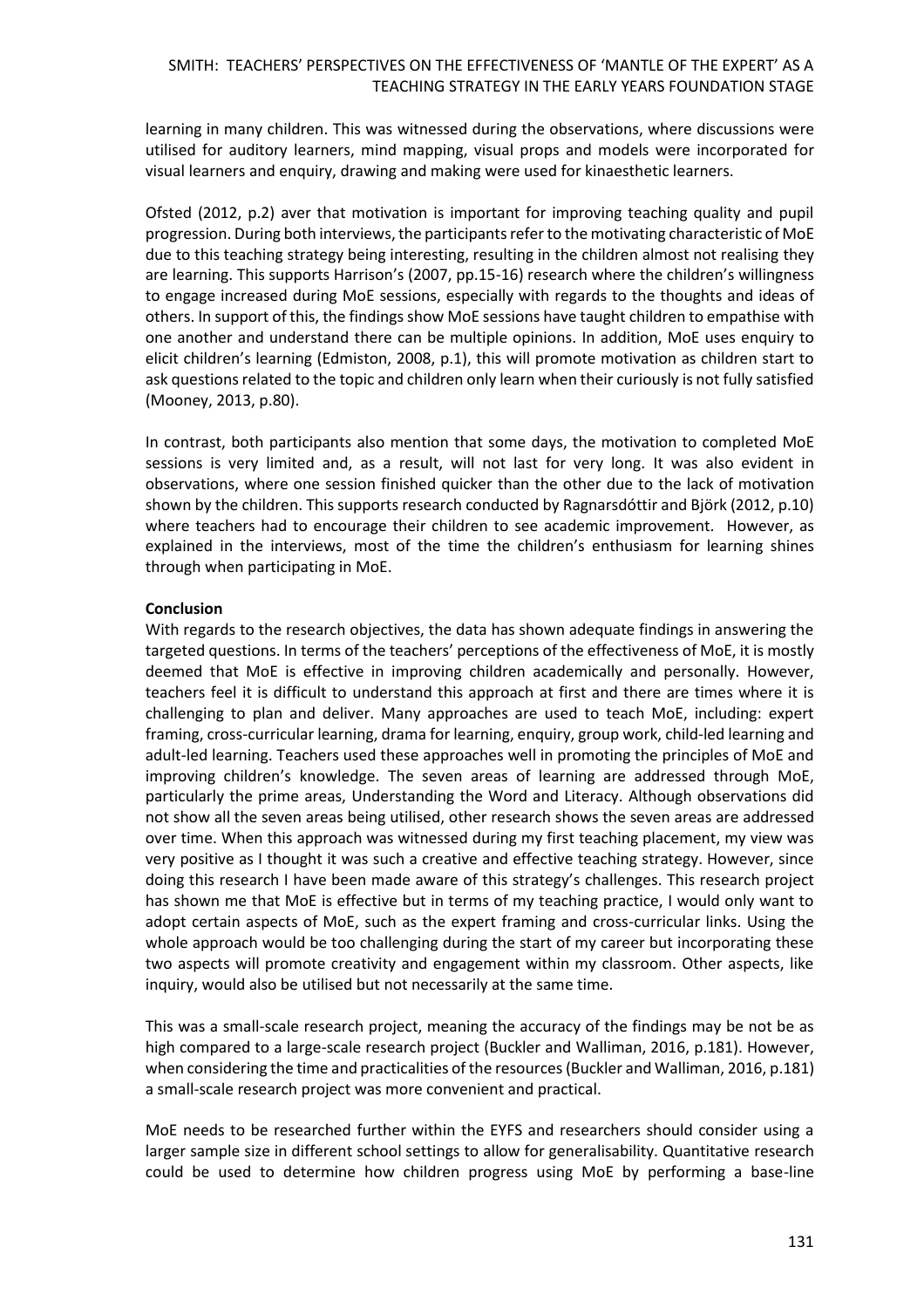assessment at the start of the academic year and another assessment at the end. This could be compared to schools with a similar background in order to determine whether MoE is more effective than a more structured way of learning.

Overall, in current practice MoE can be incorporated into school settings but it would need to take form throughout the whole school, as teamwork is an important aspect in maintaining this provision. Time should be taken to understand MoE and practise using it effectively. As a result, both teachers and children should enjoy using this approach and children are likely to flourish both academically and personally.

### **Acknowledgements**

These past three years at Newman University have been an incredible journey. This paper could not have been written without all the knowledge I have obtained from the brilliant and supportive lecturers. I would like to thank all of them, especially Louise Wormwell, for all of her support in producing this paper, the most memorable document of my life so far.

I would also like to thank my mentors Tracy Copeland, for always being available to point me in the right direction, and Natalie Williams, for being my rock throughout my university life.

This paper focuses on a topic I am hugely passionate about, so I would like to show my appreciation to the school this study was conducted at for allowing me to pursue my dream in researching this area.

Above all, I would like to share my upmost gratitude for my family, who have always supported me in whatever I do and are always proud of me no matter what and, last but not least, my friends for being my sidekicks in this unforgettable journey and showing me what true friendship really means.

# **References**

- Abbot, L. (2007) *Mantle of the Expert 2: training materials and tools*. Essex: Essex County Council. Aikten, V. (2013) 'Dorothy Heathcote's Mantle of the Expert approach to teaching and learning: a brief introduction', in Fraser, D., Aikten, V. and Whyte, B. (eds.) *Connecting curriculum linking learning.* Wellington: NZCER Press.
- Arnold, A. (2010) 'Bringing real life learning into the heart of the classroom', *English 4-11*, 39, pp.17-20.
- Aubrey, K. and Riley, A. (2016) *Understanding & using educational theories*. London: SAGE Publications Ltd.
- Baldwin, P. (2008) *The primary drama handbook.* London: SAGE Publications Ltd.
- Becker, A. (2014) *Does Mantle of the Expert improve children's attitudes to reading and writing?* Available at: http://www.mantleoftheexpert.com/wp-content/uploads/2008/03/Does-Mantle-of-the-Expert-Improve-Childrens-Attitudes-to-Reading-and-Writing.pdf (Accessed: 23 April 2017).
- BERA (2014) *Ethical guidelines for educational research*. Available at: https://www.bera.ac.uk/researchers-resources/publications/ethical-guidelines-foreducational-research-2011 (Accessed: 23 December 2016).
- Blase, J. and Blase, J. (2000) 'Effective instructional leadership: teachers' perspectives on how principals promote teaching and learning in schools', *Journal of Educational Administrations*, 38 (2), pp.130-141.
- Bolton, G. (2003) *Dorothy Heathcote's story: biography of a remarkable drama teacher*. Staffordshire: Trentham Books.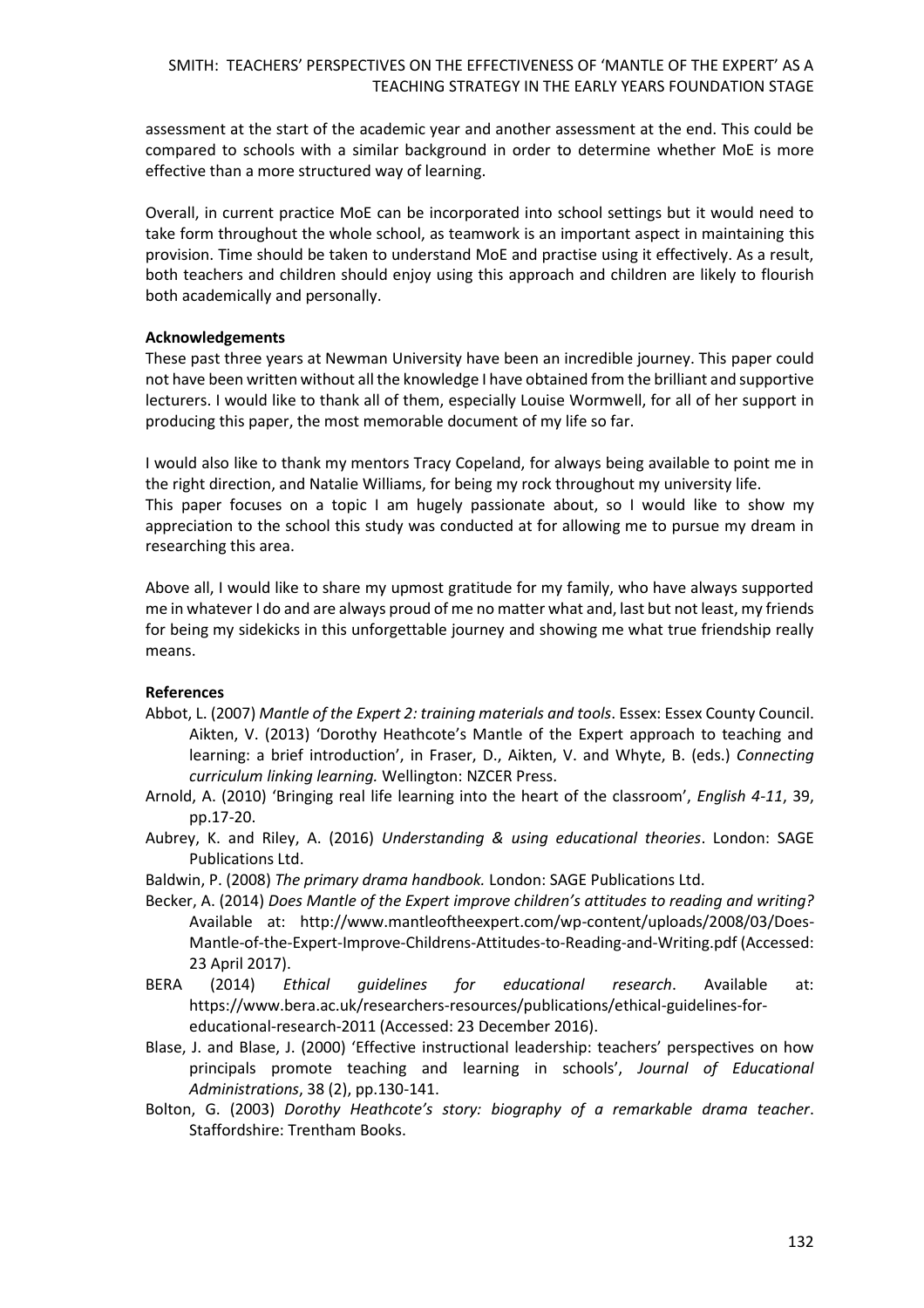- Boneva, D. and Mihova, E. (2012) *Learning styles and learning preferences*. Available at: http://dyscovery.research.southwales.ac.uk/media/files/documents/2014-01- 16/Module\_8.pdf (Accessed: 27 November 2016).
- Booth, D. (2012) 'Recognising Dorothy Heathcote's educational legacy', *Drama Research: International Jounral of Drama in Education*, 3 (1), pp.1-19.

Braun, V. and Clarke, V. (2013) *Successful qualitative research.* London: SAGE Publications Ltd. Bromley, A. and Ladrow, M. (2007) *In-experience: Mantle of the Expert within the creative classroom*. at: Available at: Available at: http://www.mantleoftheexpert.com/studying/articles/Cap%20a%20pie-Final%20Report.pdf (Accessed: 23 April 2017).

Cambridge International Examinations (2015) *Active learning*. Available at: http://www.cie.org.uk/images/271174-active-learning.pdf (Accessed: 23 April 2017).

Cohen, L., Manion, L. and Morrison, K. (2011) *Research methods in education.* 7<sup>th</sup> Edition. Oxon: Routledge.

Cooper, H. (2014) 'Philosophy of education and theories of learning', in Cooper, H. (ed.) *Professional studies in primary education*. 2nd edition. London: SAGE Publications Ltd, pp.21-49

Denscombe, M. (2014) *The good research guide.* 5<sup>th</sup> edition. Berkshire: Open University Press.

Department for Education (2013) *Teachers' standards*. Available at: https://www.gov.uk/government/uploads/system/uploads/attachment\_data/file/301107 /Teachers\_\_Standards.pdf (Accessed: 23 April 2017).

Department for Education (2014) *The national curriculum in England*. Available at: https://www.gov.uk/government/uploads/system/uploads/attachment\_data/file/381344 /Master\_final\_national\_curriculum\_28\_Nov.pdf (Accessed: 17 April 2017).

Department for Education (2017) *Statutory framework for the early years foundation stage*. Available at:

https://www.gov.uk/government/uploads/system/uploads/attachment\_data/file/596629 /EYFS\_STATUTORY\_FRAMEWORK\_2017.pdf (Accessed: 11 April 2017).

- Desailly, J. (2012) *Creativity in the primary classroom.* London: SAGE Publications Ltd.
- Edmiston, B. (2003) ['What's my position? Role, frame, and positioning when using process](https://sites.ehe.osu.edu/bedmiston/files/2011/11/Whats-my-position.pdf)  [drama](https://sites.ehe.osu.edu/bedmiston/files/2011/11/Whats-my-position.pdf)', *Research in Drama Education. 8* (2), pp.221-229.
- Edmiston, B. (2008) *Authoring complexity with dialogic dramatic inquiry.* Available at: http://www.mantleoftheexpert.com/wp-content/uploads/2008/04/be-authoringcomplexity.pdf (Accessed: 23 April 2017).

Enikö, S.M. (2013) 'Didactic teaching strategies for successful learning', *PedActa*, 3 (2), pp.49-58.

Ergazaki, M. and Zogza, V. (2013) 'How does the model of inquiry-based science education work in the kindergarten: the case of biology', *Review of Science Mathematics and ICT Education*, 7 (2), pp.73-97.

- Fayombo, G. (2015) 'Learning styles, teaching strategies and academic achievement among some psychology undergraduates in Barbados', *Caribbean Educational Research Journal*, 3 (2), pp.46-61.
- Gerver, R. (2010) *Creating tomorrow's schools today.* London: Continuum International Publishing Group.
- Greetham, B. (2009) *How to write your undergraduate dissertation.* Hampshire: Palgrave Macmillan.
- Hall, M. (2014) 'Patriotism versus privacy: what is the price of citizenship? A teacher's story', *English Teaching: Practice and Critique*, 13 (2), pp.141-156.
- Harrison, A. (2007) *To explore and evaluate the impact of using 'Mantle of the Expert' on pupil engagement*. Available at: http://webcache.googleusercontent.com/search?q=cache:f-Dfrx1GkPQJ:www.thinkingforlearning.com/resources/research/Action%2520Research%2 5202007/Action%2520Research%2520Papers%25202007/To%2520explore%2520and%25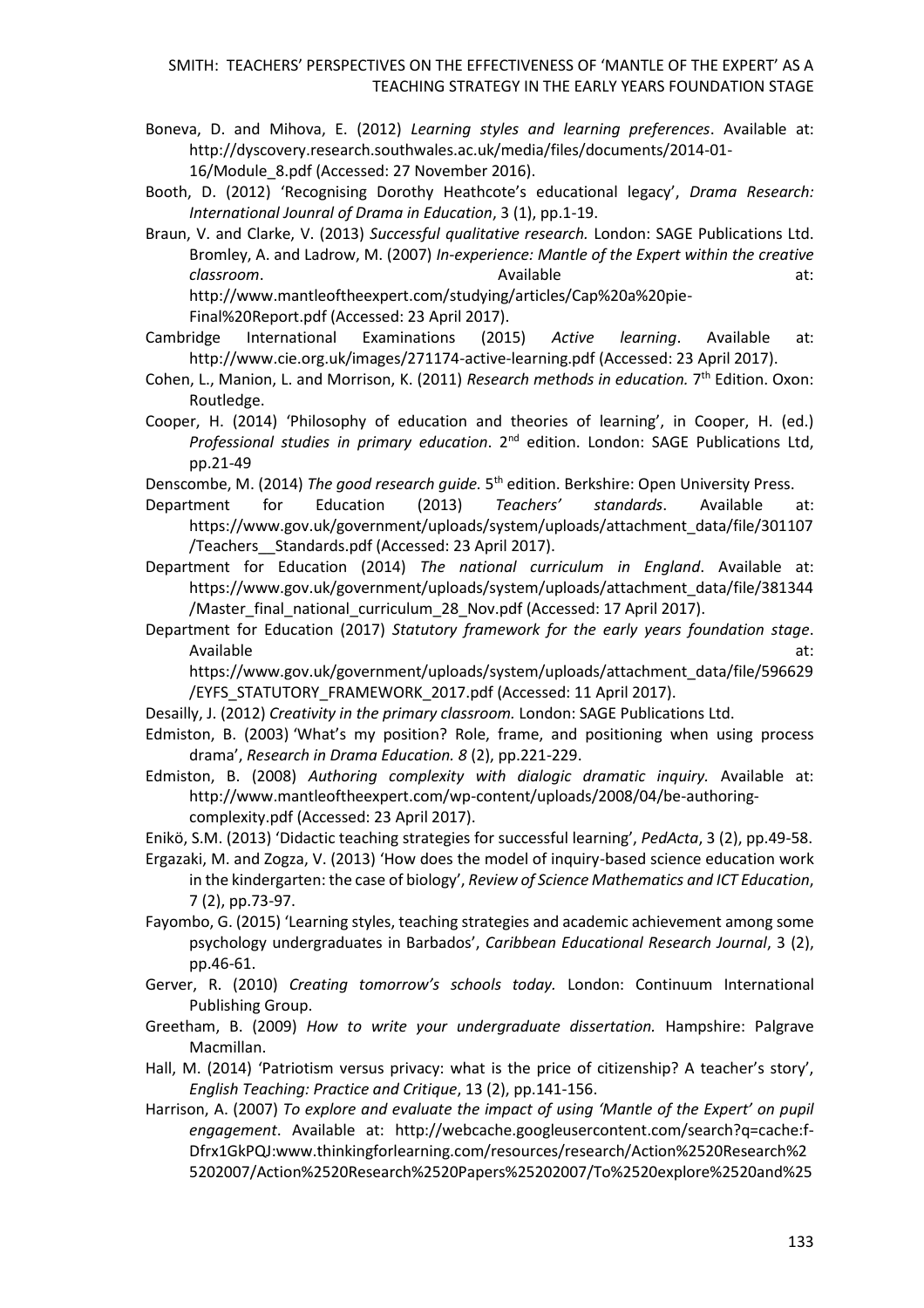20evaluate%2520the%2520impact%2520of%2520using%2520%2591Mantle%2520of%25 20the%2520E.doc+&cd=5&hl=en&ct=clnk&gl=uk (Accessed: 14 November 2016).

- Heathcote, D. and Bolton, G. (1999) *So you want to use role-play? A new approach in how to plan.* Staffordshire: Trenthen Books Limited.
- Heathcote, D. and Herbert, P. (1985) 'A drama of learning: Mantle of the Expert', *Education Through Drama*, 24 (3), pp.173-180.

Horner, C. and Ryf, V. (2007) *Creative teaching: English*. Oxon: Routledge.

Hutchings, M. (2015) *The impact of accountability measures on children and young people*. Available at: https://www.teachers.org.uk/files/exam-factories.pdf (Accessed: 28 April 2017).

Huxtable, C. (2009) *Mantle of the Expert and the key competencies: an exciting and valuable partnership*. Dissertation. University of Otago. Available at: mantleoftheexpert.co.nz/wpcontent/uploads/2012/.../Huxtable-MOTE-and-KCs1.doc (Accessed: 15 April 2017).

- Jarvis, P., Newman, S., Holland, W. and George J. (2012) *Research in the early years.* Essex: Pearson Education Limited.
- Johnson, G.M. (2009) 'Instructionism and contructivisn: reconciling two very good ideas', *International Journal of Special Education*, 24 (3) pp.90-98.
- Johnson, E.C., Liu, K. and Goble, K. (2015) 'Mantle of the Expert: integrating dramatic inquiring and visual arts in social studies', *The Social Studies* [Online Only] DOI:10.1080/00377996.2015.1046543.

Kumar, R. (2014) *Research Methodology*. 4th Edition. London: Sage Publications Ltd.

Laurillard, D. (2010) *An approach to curriculum design*. Available at: http://www.lkl.ac.uk/ltu/files/publications/Laurillard-

An Approach to Curriculum Design-WIP.pdf (Accessed: 27 November 2016).

Mantle of the Expert (2016) *Schools*. Available at:

- http://www.mantleoftheexpert.com/community/schools/ (Accessed: 12 November 2016). Medwell, J., Wray, D., Moore, G. and Griffitths, V. (2014) *Primary English: knowledge and*  understanding. 7<sup>th</sup> Edition. London: SAGE Publications Ltd.
- Menter, I., Elliot, D., Hulme, M., Lewin, J. and Lowden K. (2011) *A guide to practitioner research in education.* London: SAGE Publications Ltd.
- Mooney (2013) *Theories of childhood: an introduction to Dewey, Montessori, Erikson, Piaget & Vygotsky*. 2nd Edition. St Paul: Redleaf Press.
- Mukherji, P. and Albon, D. (2015) *Research Methods in Early Childhood.* 2<sup>nd</sup> Edition. London: SAGE Publications Ltd.

Ofsted (2010) *Learning: creative approaches that raise standards*. Available at: http://www.creativitycultureeducation.org/wp-content/uploads/learning-creativeapproaches-that-raise-standards-250.pdf (Accessed: 23 April 2017).

Ofsted (2012) *Improving teaching and learning using the outdoor environment: Lavington Park*  **Federation.** at: **Available** at: **Available** at:

https://www.gov.uk/government/uploads/system/uploads/attachment\_data/file/392122 /Lavington\_20Park\_20Federation\_20-\_20good\_20practice\_20example.pdf (Accessed: 10 April 2017).

- Ofsted (2014) *Raising standards, improving lives: the office for standards in education, children's services and skills (Ofsted) strategic plan 2014 to 2016.* Available at: https://www.gov.uk/government/uploads/system/uploads/attachment\_data/file/379920 /Ofsted\_20Strategic\_20Plan\_202014-16.pdf (Accessed: 11 April 2017).
- Ragnarsdóttir, A.H. and Björk, R. (2012) 'Creative learning through drama', *Drama Research: International Journal of Drama in Education*, 1 (3), pp. 1-19. Roberts-Holmes, G. (2014) *Doing your early years research project.* 3<sup>rd</sup> Edition. London: SAGE **Example 2018** Publications **CONSIDENT CONSIDERENT PUBLICATION**

Sarantakos, S. (2013) *Social research*. 4th Edition. London: Palgrave Macmillan.